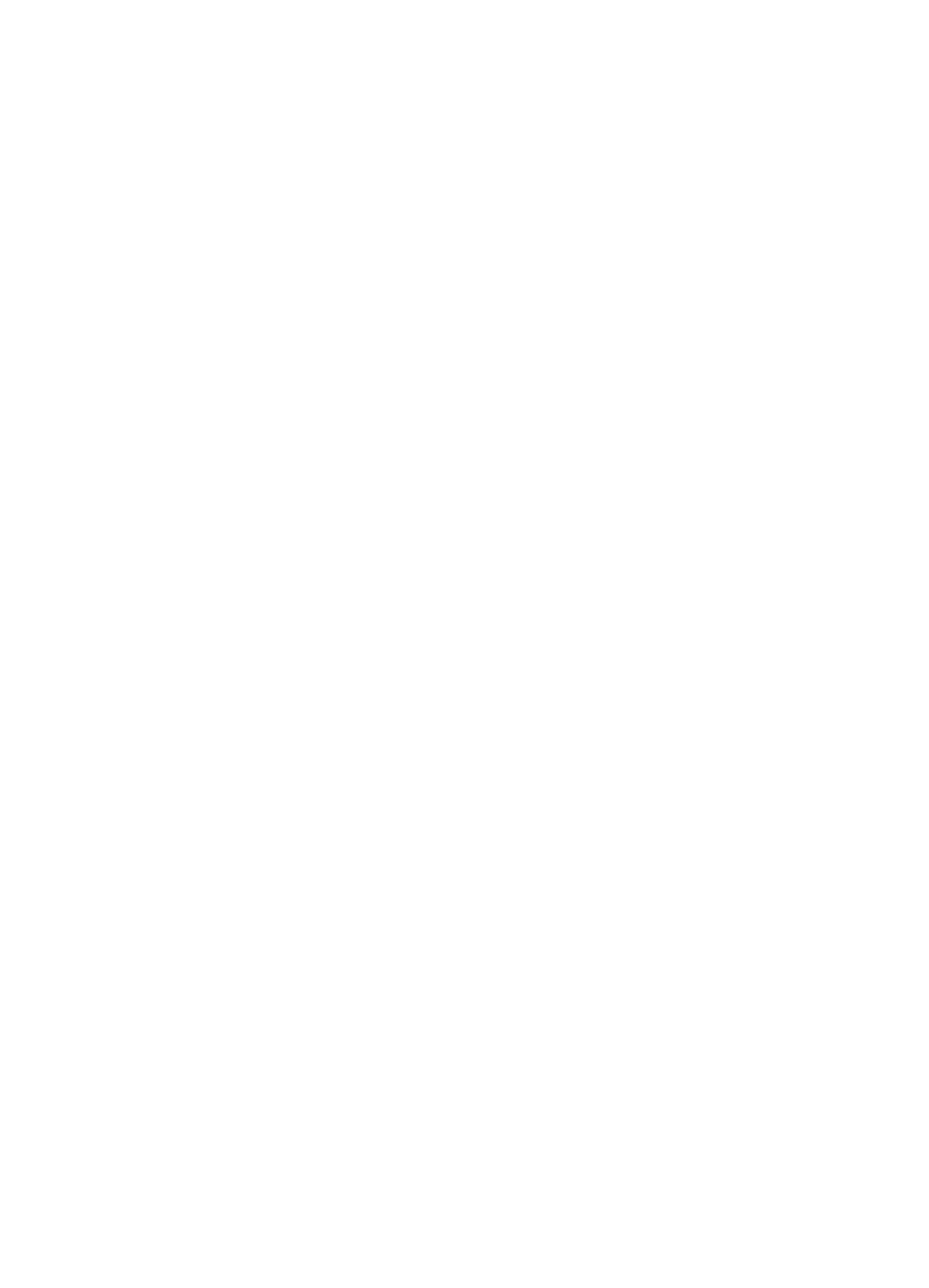## **Contents**

| Introduction                       |   |
|------------------------------------|---|
| Test the Message                   | 3 |
| Concept of God in the Qur'an       | 5 |
| Internally & Externally Consistent | 7 |
| Signs To God                       |   |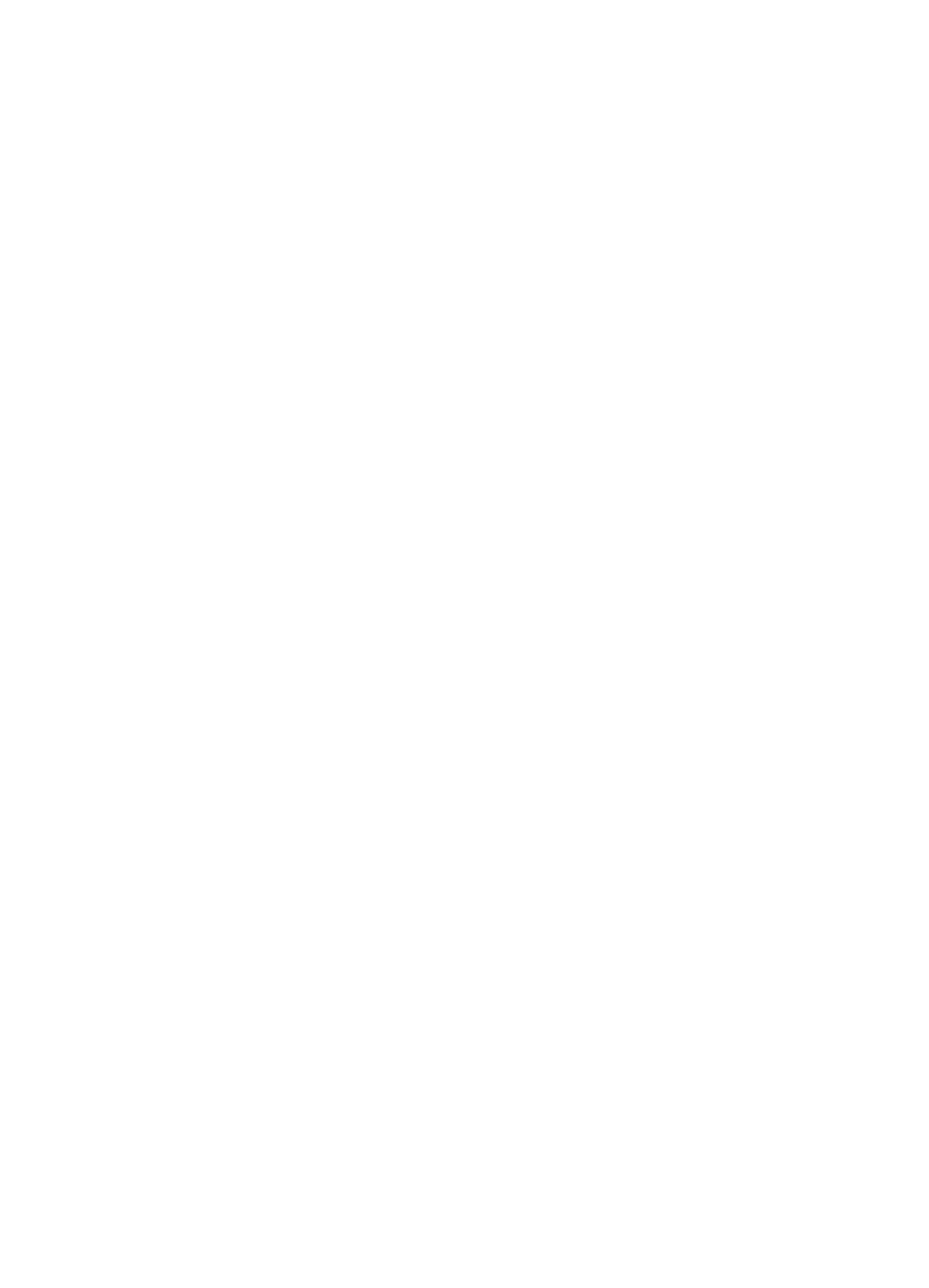# **Introduction**

Picture this: you are walking back home from a busy day and you see a blind person trying to cross the highway. No one notices him except you. You rush to help and guide him safely across. You do what any compassionate person would.

In life, we are also blind in a way. We are thrown into existence and we do not have any clear vision of why. We don't even know where we are heading to after this life. God's guidance provides answers to the questions that blind us from knowing why we are here, what we are supposed to do and where we are going. Since God is the source of all goodness, and He is the most compassionate, giving guidance to humanity is an inevitable expression of His nature.

In the same way, when we make a mobile phone, a car or laptop, we provide the buyer with a manual or some sort of instructions. We don't want people to learn the hard way or damage their new expensive 'toy' by misusing it. Since God created this world and everything in it, then it makes sense that God would tell us why he created us. God created a universe with the right set of life-sensitive physical laws to permit our existence. He also provided us with everything we have: from the air we breathe, fruit we eat, to the family and friends we have. God provided for us all with our physical needs; so why would he not provide for us when it comes to our existential and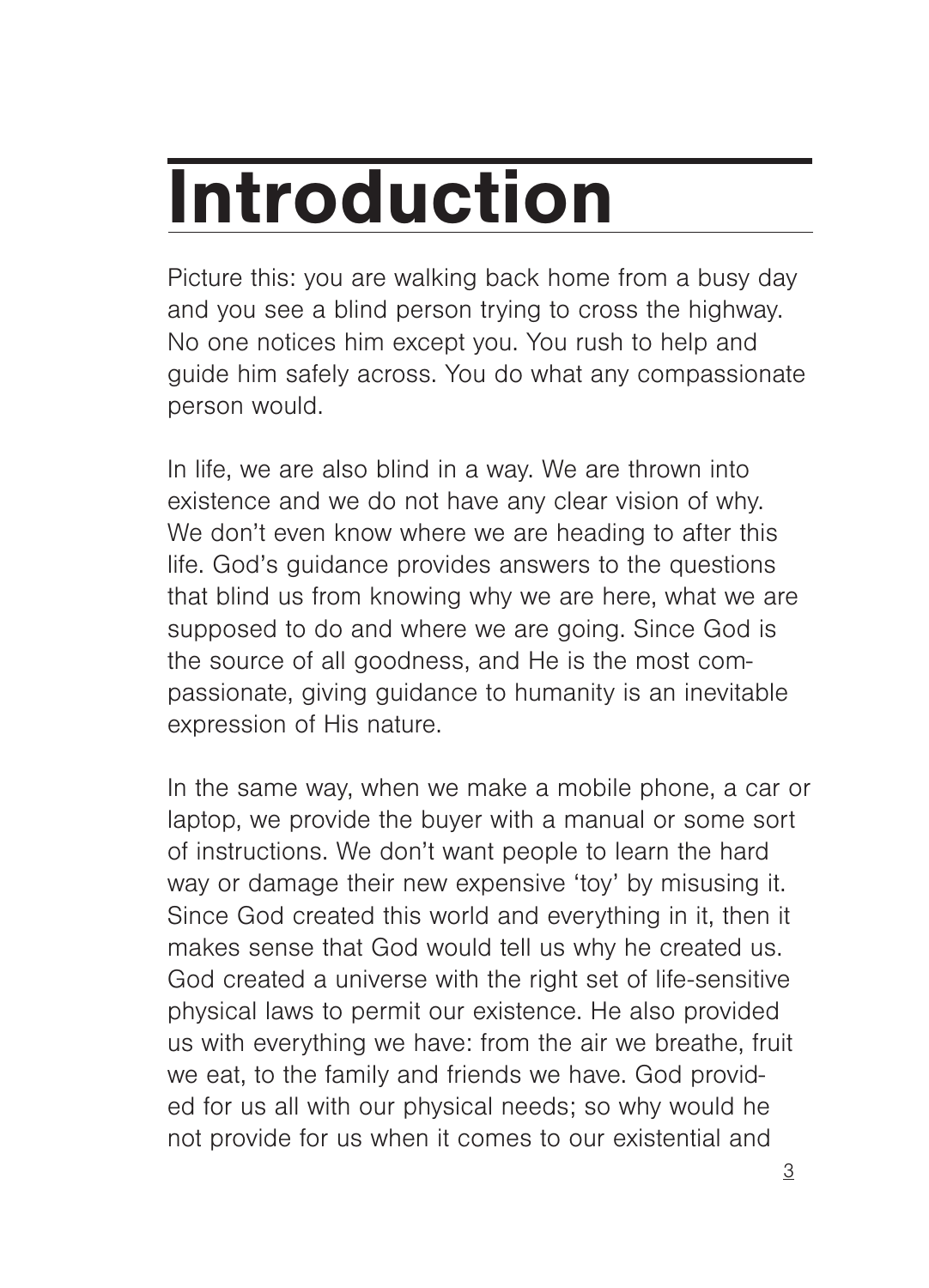#### spiritual needs?

As humans, we want to know the purpose of life, what happens to us after death, the right way to live, what is right and wrong - and we want to know more about God. Clearly, God is central to our existence; therefore, it makes sense he would want to communicate and guide us.

The question arises: with so many differing religions and religious books out there, which one do we follow? Surely they all can't be right: so maybe they are all wrong? It is easy to simply reject all religious texts and say God has revealed nothing and all religions are wrong. This is partly true; there are a lot of contradictory and man-made religions out there. However, it is illogical to conclude that God has not revealed anything at all; we have good reasons to believe that God would send us guidance. It would be better to keep an open mind and look for evidence or test the religious books before we pass judgement. Many may turn out to be false, but there may be one that will pass the test.

This short booklet aims to show how, based on objective rational criteria, the Qur'an is the word of God. This does not mean that the Qur'an is the only revelation that God has revealed to humanity. Islam teaches that God has been revealing guidance and scripture to His messengers throughout time; the Qur'an is simply the last and final revelation.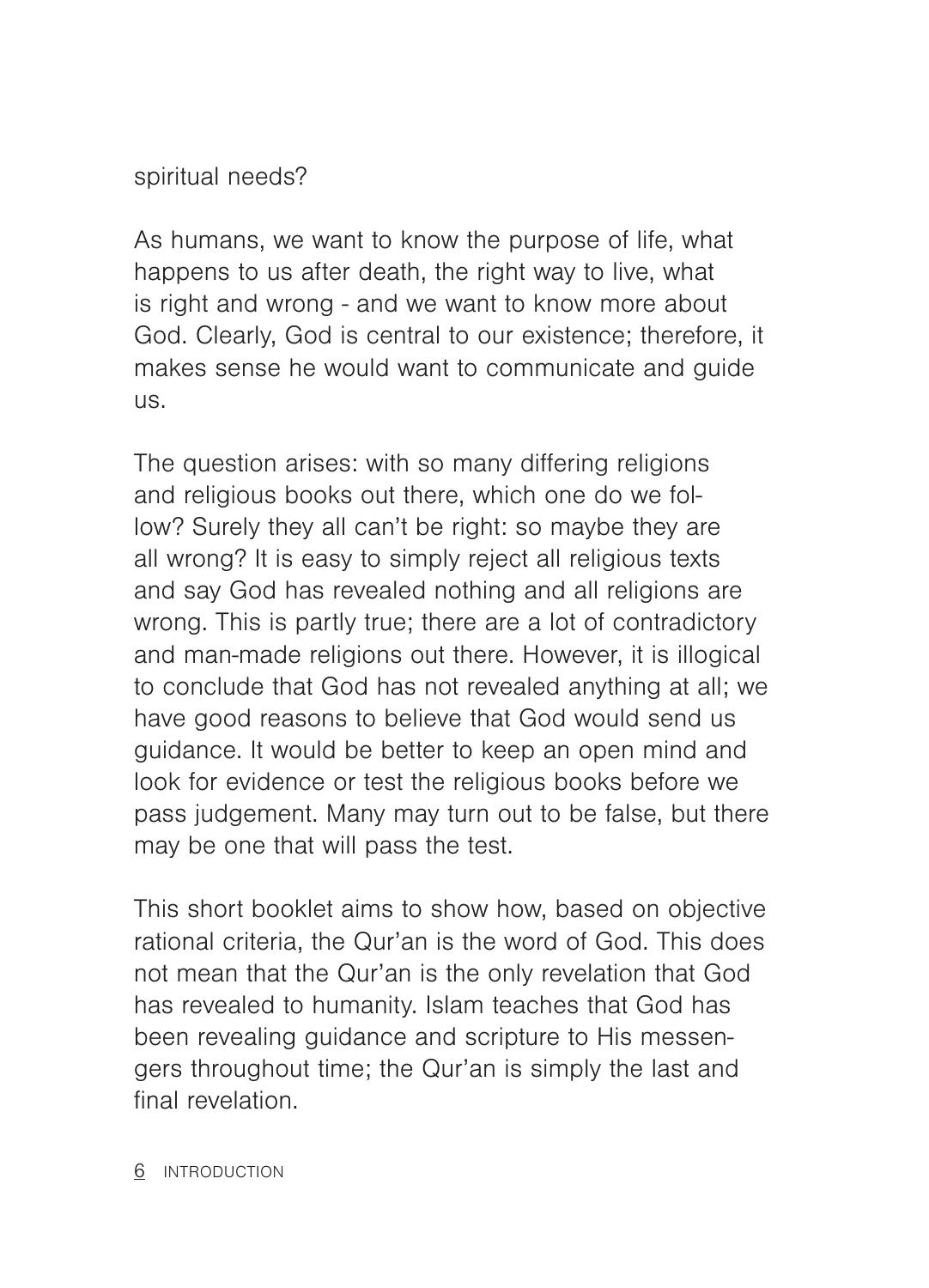# Test the Message

Any rational person would agree that to assess whether a particular book has been revealed by God, it has to pass some kind of test. Without actual verification, any book can make the claim of being revealed by God. For the test to be taken seriously, it must be based on rational, objective criteria. The means we use to decide whether a book is from God or not must be applicable to any religious book. It can't just be based on personal and individual feelings, emotions, intuitions and experience; but should be something that can be applied by everyone, everywhere.

These rational criteria should include:

1. The concept of God must be clear, coherent and rational. A God who is imperfect and human-like is irrational and doesn't satisfy the heart and mind. The message about our relationship with God should be clear and logical too. It wouldn't make sense for a book of God calling for worship and devotion to anything other than God.

2. It should be internally and externally consistent: If a book says on page 20 that giving to charity is good, then on page 340 says that giving to charity is bad, that would be an internal inconsistency. Additionally, if the book says that the moon is made of cheese, that would be an external inconsistency. A book from God can't have these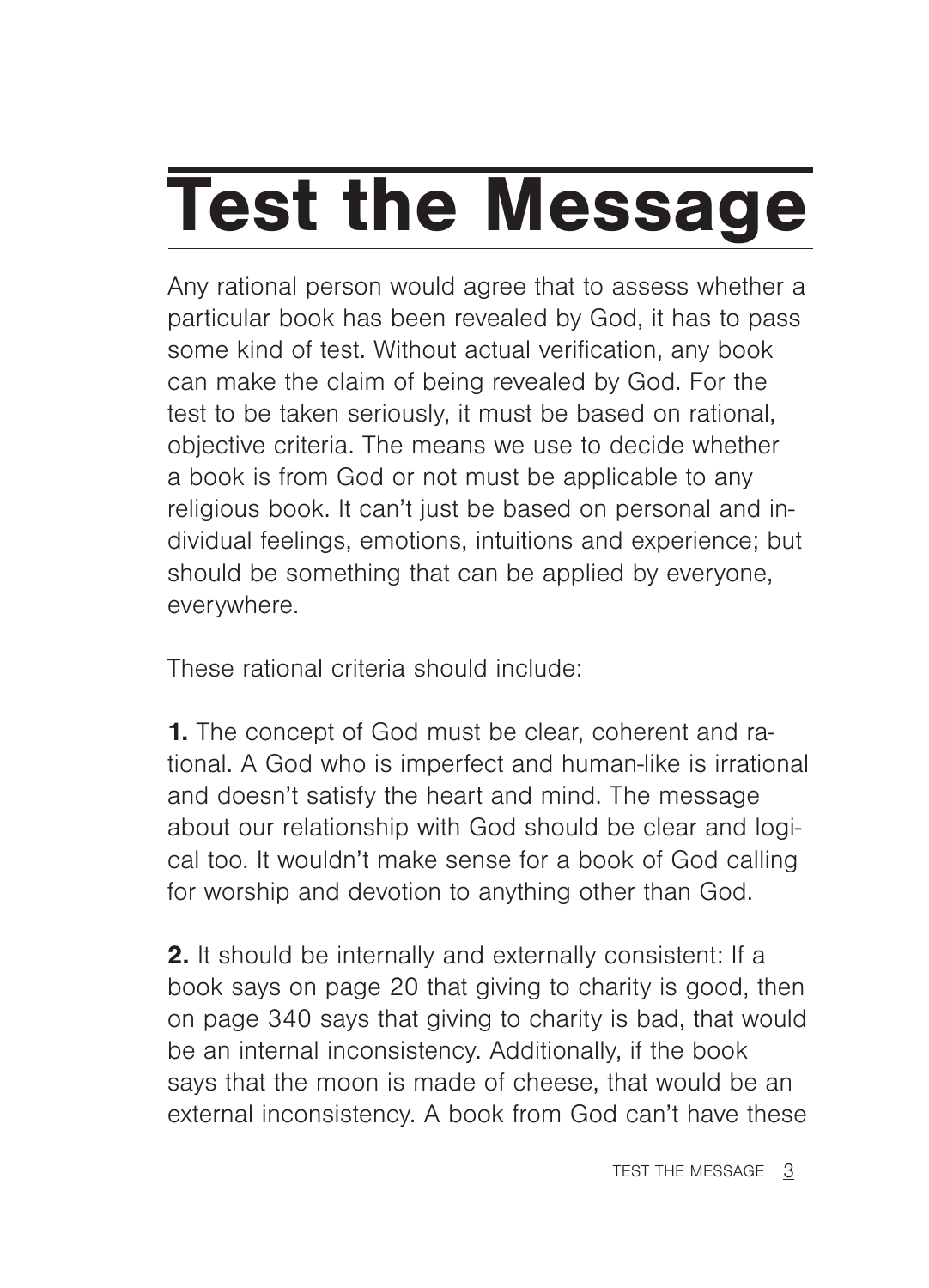inconsistencies.

3. It must have signs that show it is from God. The revelation must contain something that indicates it is from the Divine.

We will apply these criteria to the Qur'an, which will help us understand that it is God's revelation.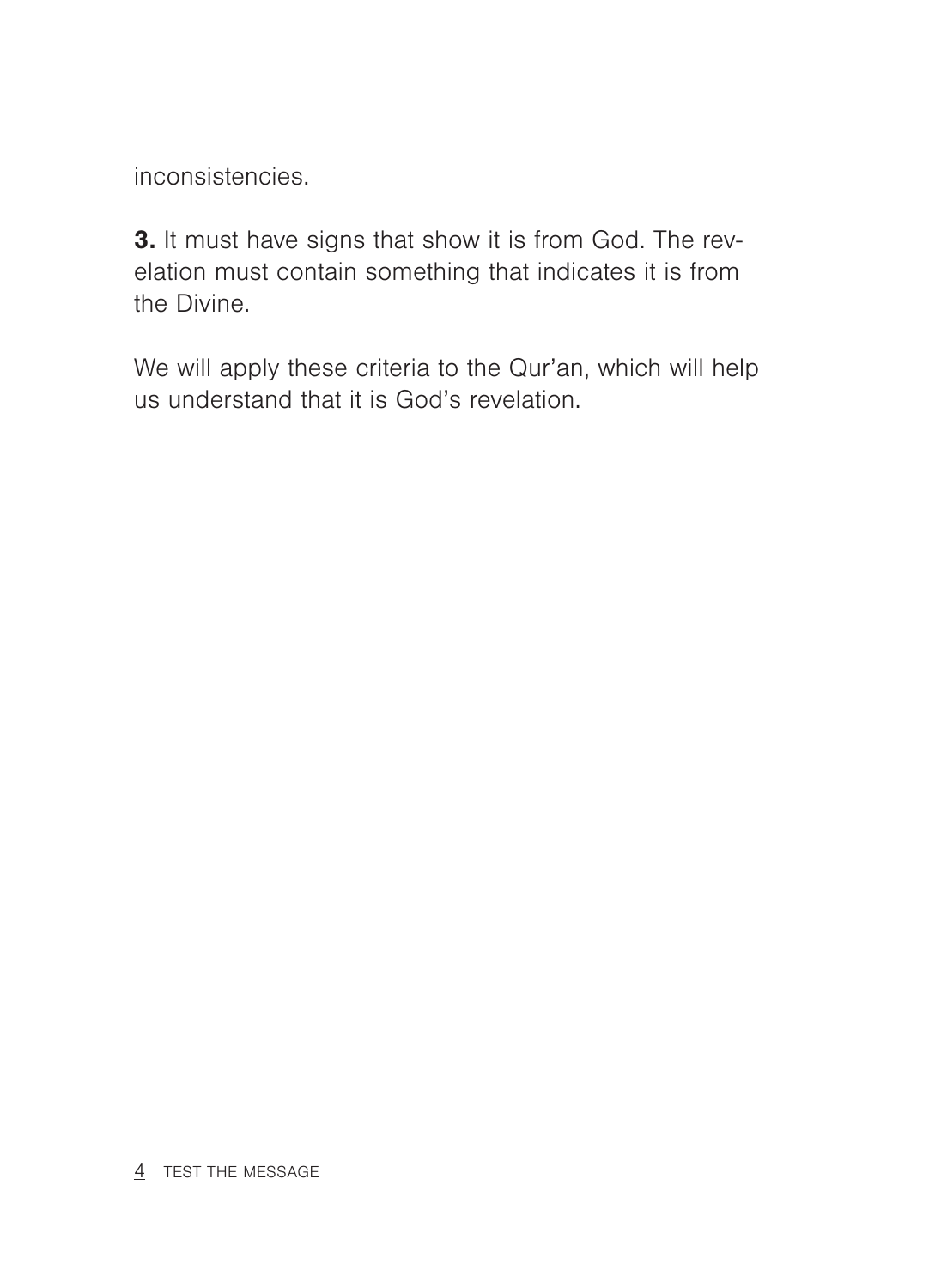# Concept of God in the Qur'an

If a book says God is a big human being in the sky with a long white beard, you could safely assume that this book is not from God. This is because reason leads us inevitably to conclude that God must be external to the universe and independent. A human, regardless of form, is a dependent being. This is because they have limited physical qualities such a size, shape and colour. All things with limited physical qualities are dependent because external factors gave rise to their limitations. God is not 'physical' and is independent, because He created the universe. Nothing with limited physical qualities can be God. God is the creator of all creation so logically He must be different and distinct from creation. God is not like the creation and can't be inside the creation.

The Qur'an's view on God is intuitive, rational and logically coherent. The following verses are among the most oft-recited passages from the entire Qur'an, where God introduces Himself to us:

### 'Say, "He is God the One, God the eternal. He begot none nor was He begotten. No one is comparable to Him' "

The Qur'an, Chapter 112, Verses 1-4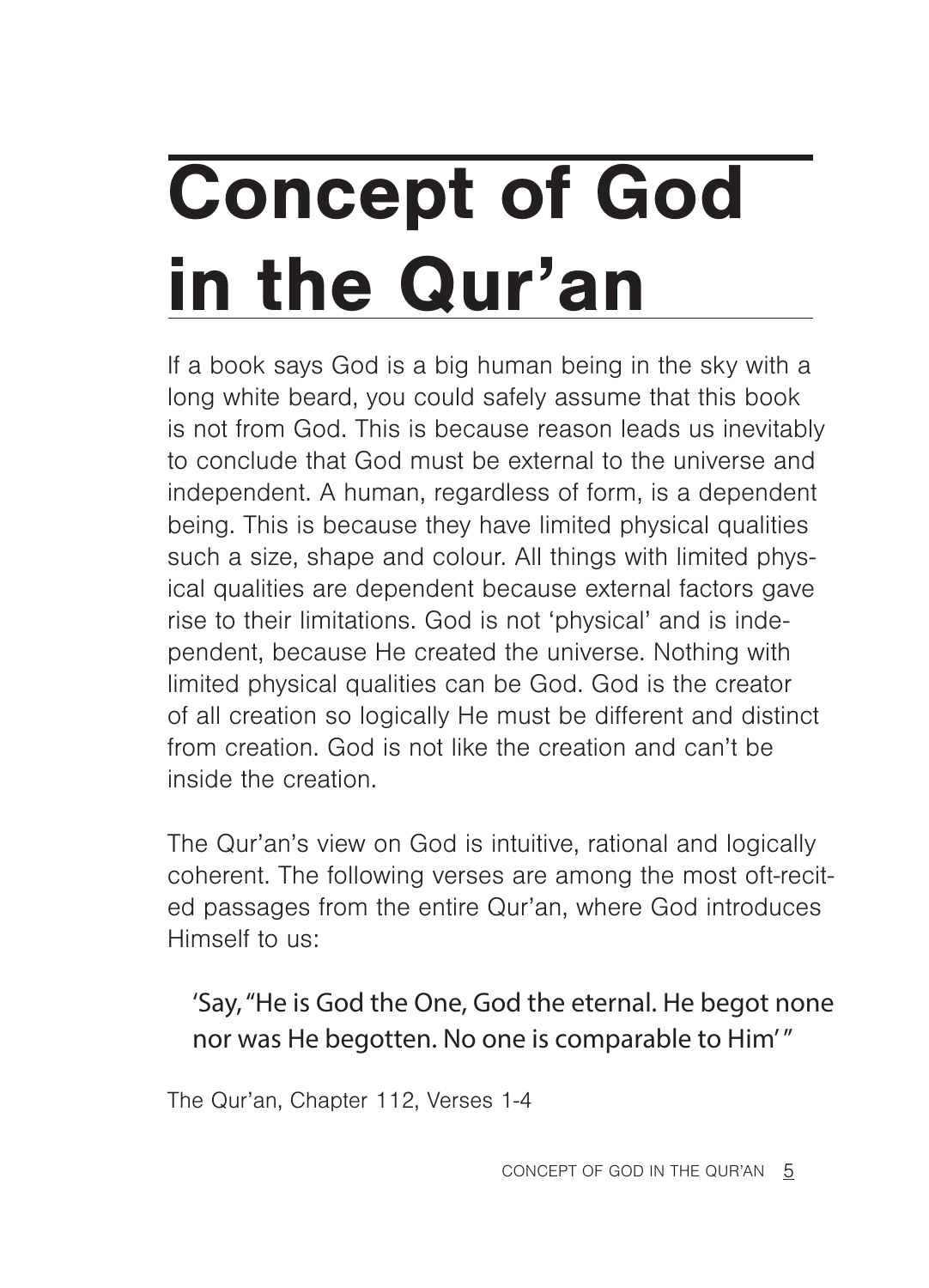This passage from the Qur'an was revealed as a response to the Prophet Muhammad (peace be upon him) when he was asked about the nature of God. On an initial reading, we have a clear understanding of what is being said, and conclude that this idea of God makes perfect sense:

God is one. You cannot have two unlimited powers co-existing, unless one of them limits their power. God, by definition is not limited - nothing external poses any restrictions on Him - therefore He is one. God is the only deity worthy of worship and devotion. God is the One: this oneness cannot be tampered with in any way; you cannot divide Him into parts. Although other religions also say God is one, what makes Islam unique is that God alone is the only one worthy of worship. While other religions may claim belief in one God, they do not commit to singling out God for worship. The Qur'an makes it clear that God alone should be worshipped and supplicated to.

God is eternal. God is uncreated. If God were created, He would require a creator. A thing that requires a creator cannot be God. God is the sole creator, owner and sustainer of everything in existence. Nothing takes place without His permission. God is the only one that can provide for all our needs; He is the only one we are completely dependent upon. Reflecting upon the true understanding of the oneness of God should completely change the way we understand reality and how we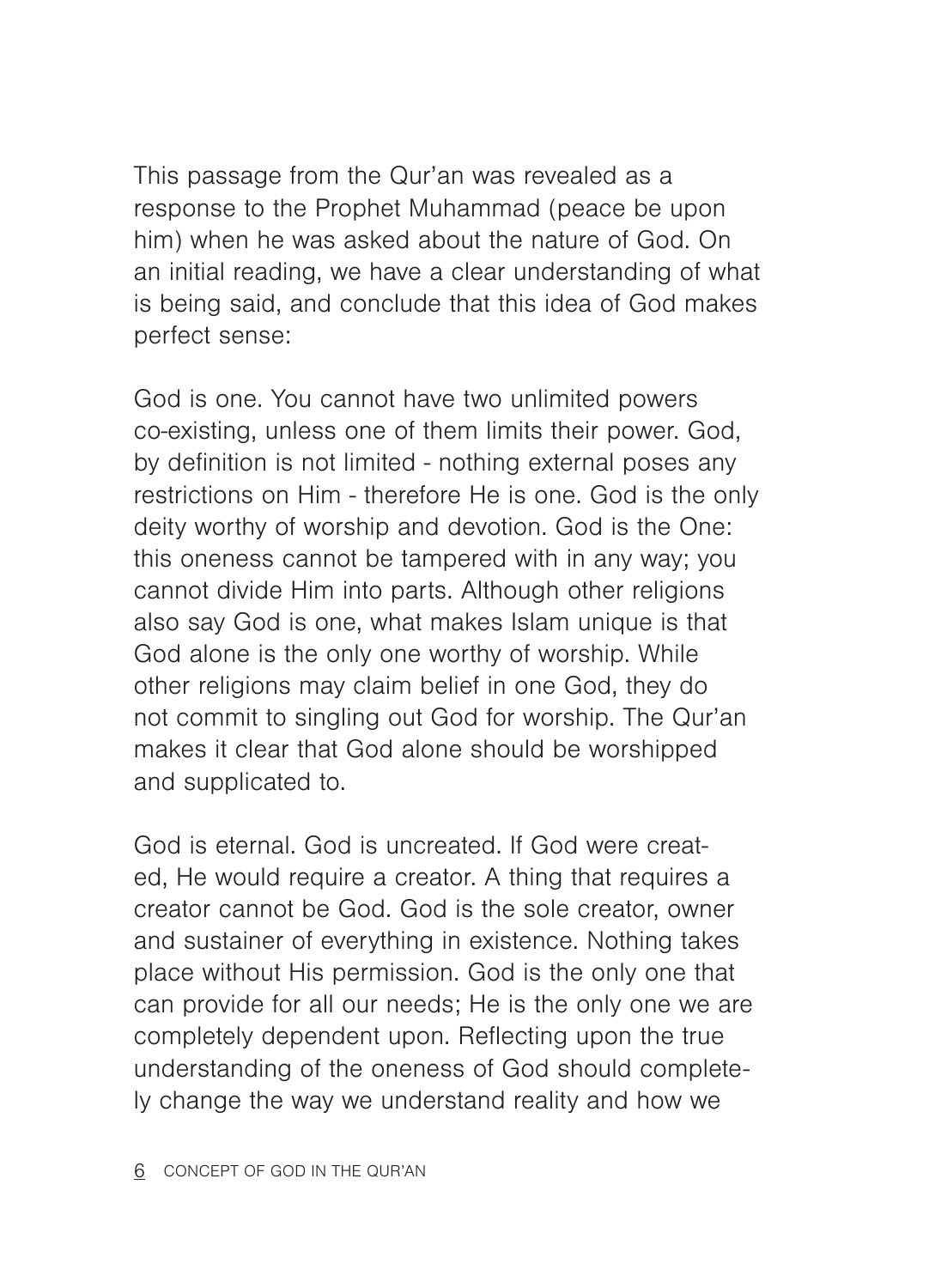function in life. This realisation is sufficient to remove all stress and worry from our lives, as we are no longer deluded into thinking that things around us or even ourselves have any intrinsic power. Once we understand the truth that all power belongs to God, who is truly in charge and is the only one that can help us, there is no longer any fear or worry. We realise that we are in the care of the best of protectors when we acknowledge that our maker and sustainer is God.

No one is comparable to Him. God is the creator, so does not resemble the creation in any way. When something creates another thing, it does not become that thing. When a carpenter creates a chair, he doesn't become a chair. By greater reason, God did not become the universe when He created it. Creation is distinct and disjoined from the creator. No one has the power, care, love, power, majesty and wisdom of God. Humans have limited, deficient quantities; but God's attributes are perfect.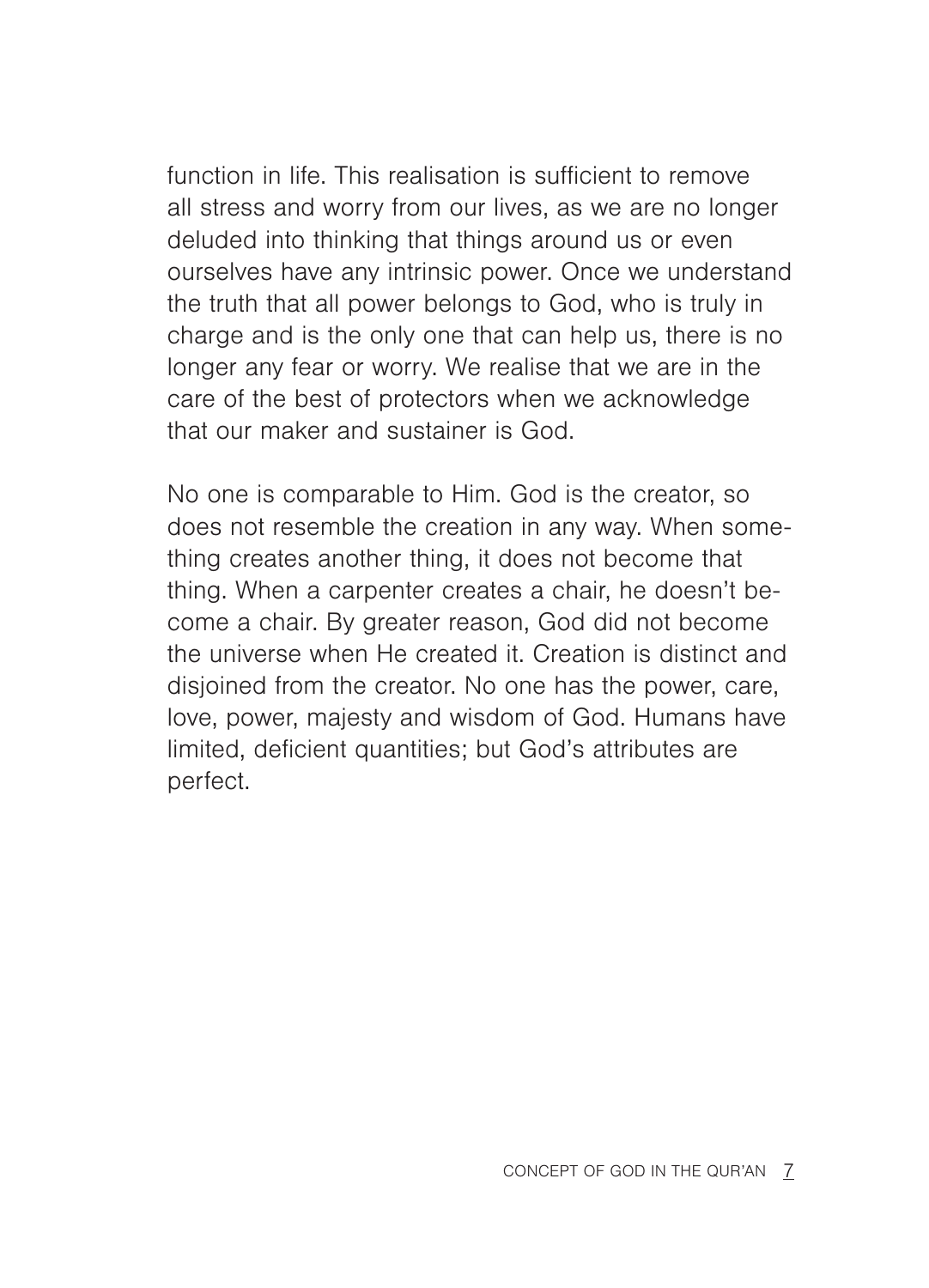# Internally & **Externally** Consistent

The Qur'an maintains that a key criterion for a book to be from God is that it cannot have discrepancies:

'Do they not consider the Qur'an (with care)? Had it been from other than God, they would surely have found therein much discrepancy'

The Qur'an, Chapter 4, Verse 82

We invite you to read the Qur'an for yourself and ponder on its verses. As an encouragement, we want to highlight the timeless nature of the book. The Qur'an uses a language that can be appreciated and understood by anyone, at any period of time. Even though it was revealed in the seventh century, it has the ability to address various levels of intellect, at various times, while describing natural phenomena and encouraging the reader to reflect on the physical world. The Qur'an achieves this by choosing words with a range of meanings that can be used to describe and point to the natural world. These words can relate to past and present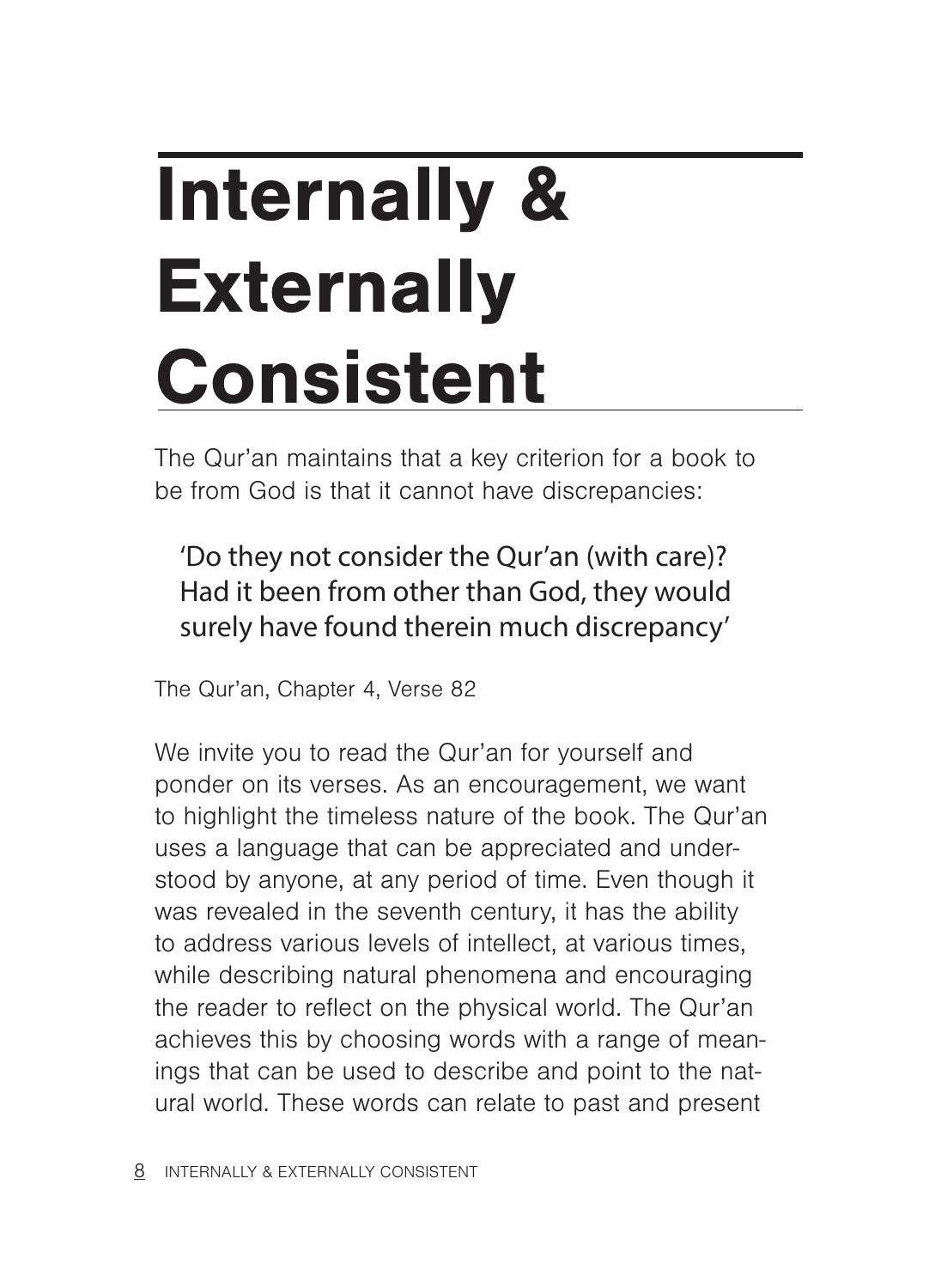broad understandings of the natural world, as well as evoking spiritual and moral insights. It does not mean the Qur'an will agree with every single scientific theory - but it engages with various audiences, whether in the seventh or twenty-first centuries, and remains valid.

This should surely make one think about who authored this book. A Divine book should have the ability to speak to humanity during any era. It cannot just make sense during one period of time and not another. To do so would be a discrepancy!

Although the Qur'an describes many aspects of the natural world and universe which are mostly consistent with our present understandings, it is not a book of science. It is true that there have been direct conflicts between revelation and scientific conclusions; however, history has shown that science revises its conclusions. Believing this does not make one anti-science. Imagine how little progress we would make if scientists were not allowed to challenge past conclusions; There would be none!

Science is not a collection of eternal facts and was never meant to be. Until the 1950s, all physicists, including Einstein, believed that the universe was eternal; all the data supported this, yet this belief conflicted with the Qur'an, which explicitly states that the universe had a beginning. New observations made physicists drop the 'steady state' model of an eternal universe and replace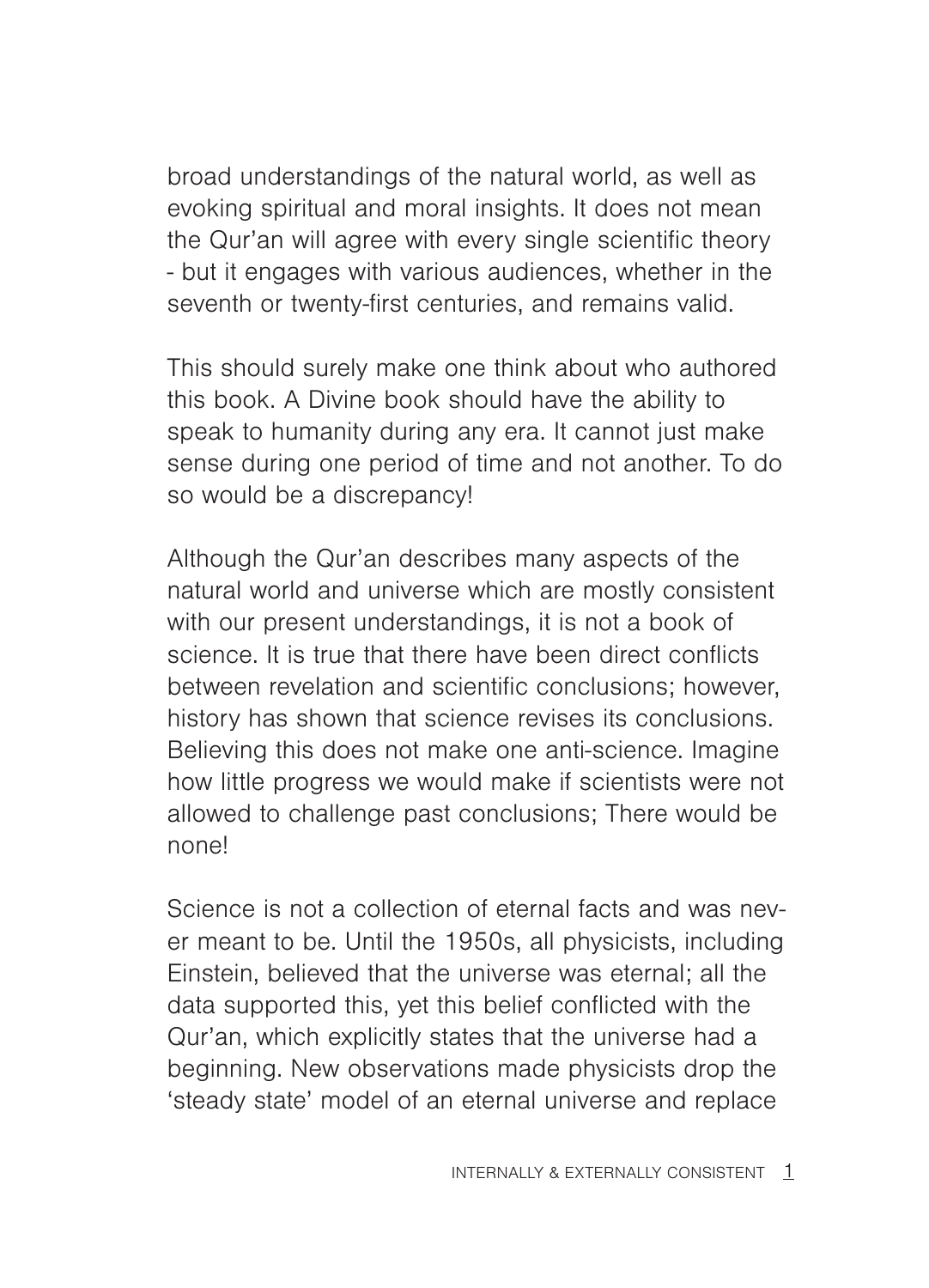that with the Big Bang Model. Therefore, science came into line with the Qur'an. The same thing happened with the Qur'anic view of the sun. The Qur'an states that the sun has an orbit; astronomers disagreed, saying it was stationary. This was the most direct contradiction between observations of scientists and the Qur'an. After the discovery of the Hubble telescope, astronomers revised their conclusions and found the sun was orbiting around the centre of the milky way.

The Qur'an may contain statements that seem to contradict some scientific theories, but there is nothing in these that are either impossible or fundamentally contradictory. The Qur'an does not go into details concerning natural phenomena. Most of the things it refers to can be understood and verified with the naked eye. The main objective of verses that point towards the natural world is to highlight God's metaphysical power and wisdom, rather than elucidating scientific details which can change over time. The Qur'an is a book of signs, not science. The fact that natural phenomena have a power and wisdom behind them is a timeless reality. From this perspective, some sort of conflict between the Qur'an and scientific conclusions will probably continue, as they are two completely different types of knowledge. A Qur'anic verse which is not in line with current science may align in the future; likewise, a verse which is in line with science today may be out of line in the future. Neither of these cases is of much significance, as the takeaway message of the Qur'anic verses is timelessly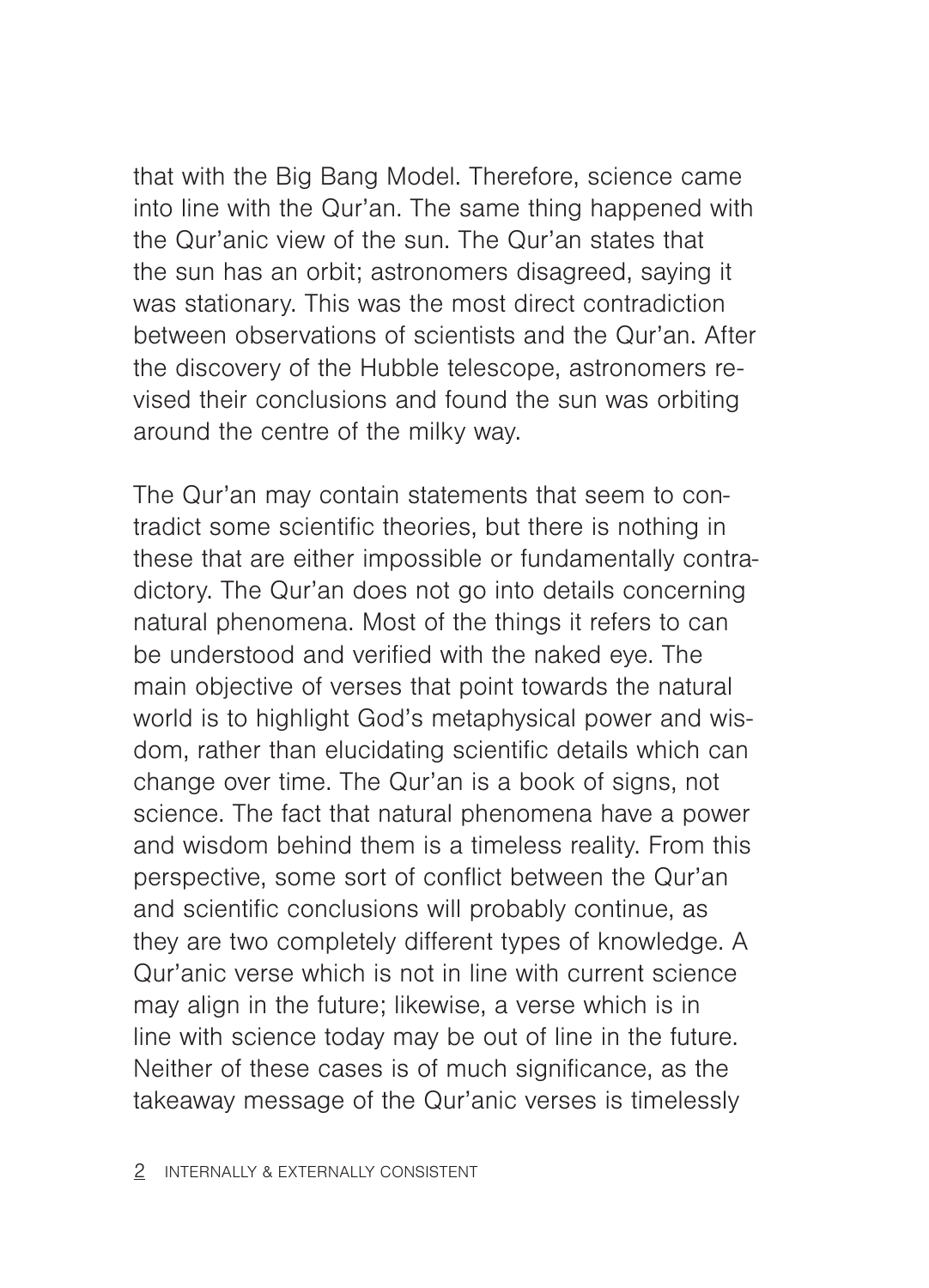relevant to the reader.

Here are some examples to show the expansiveness of the Qur'an:

## The Orbits of Planets

### 'And it is He who created the night and the day and the sun and the moon; all [heavenly bodies] in an orbit are swimming'

The Qur'an, Chapter 21, Verse 33

At the time of revelation of the Qur'an, the Arabic word in the verse used to describe the motion of the sun and the moon, 'yasbahuna' (which means swimming or floating), would have made sense to seventh century desert Arabs, because they could observe planets with the naked eye. But the word also makes sense to us in the twenty-first century, as it can relate to today's scientific findings on celestial mechanics: the orbits of the planets in space. Regardless of the meanings we attach to what we observe, the verse in its most basic form should encourage reflection on the power, wisdom and knowledge that brought this about. Whether one adopts a primitive understanding or a modern one, the objective of the verse is the same in both cases.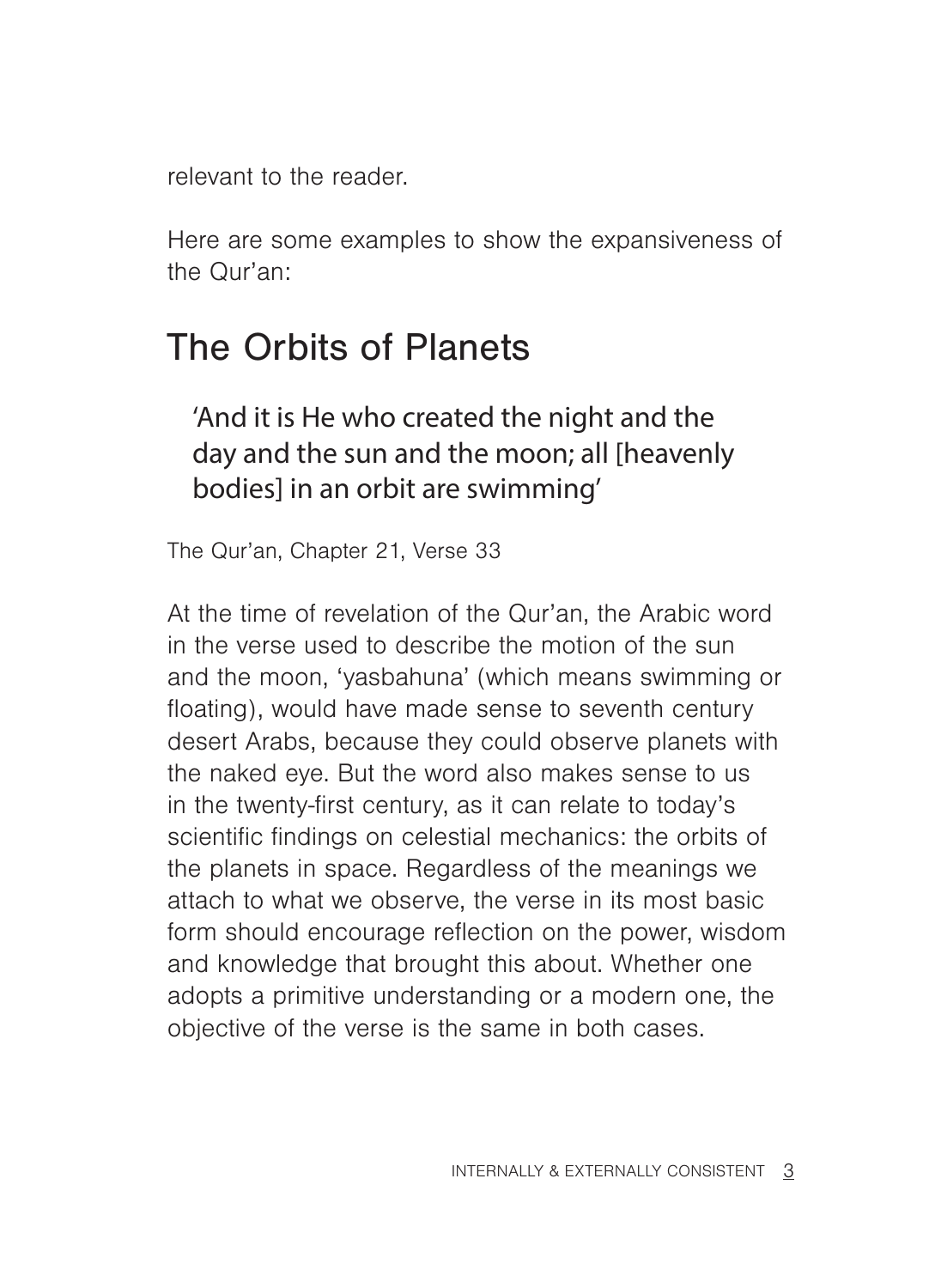## The Human Embryo

'Then We made the sperm-drop into a clinging clot'

The Qur'an, Chapter 23, Verse 14

The Qur'an uses the Arabic word 'alaqah' to describe a stage of the development of the human embryo. This word can mean a clinging substance, a leech or worm, a blood clot, or blood in a general sense. Ancient Greek physicians and ancient Hebrews predating the Qur'anic revelation also described the embryo as a clinging substance and a blood clot. From this perspective, it agrees with the predominant scientific view of the time. Interestingly, this is perfectly in line with our modern understanding of embryology, as this description of the early stages of the developing embryo matches the external and internal appearance of the leech. It is remarkable that in the seventh century, doctors would not have known that the human embryo had this leech-like appearance, as this particular view of the embryo can only be observed with microscopes. Is it mere coincidence that these descriptions are so accurate - or a sign that the source of this knowledge is from God?

When we look at this from a spiritual and meditative dimension, the term 'clinging clot' is not just about describing a stage of the developing human. The insight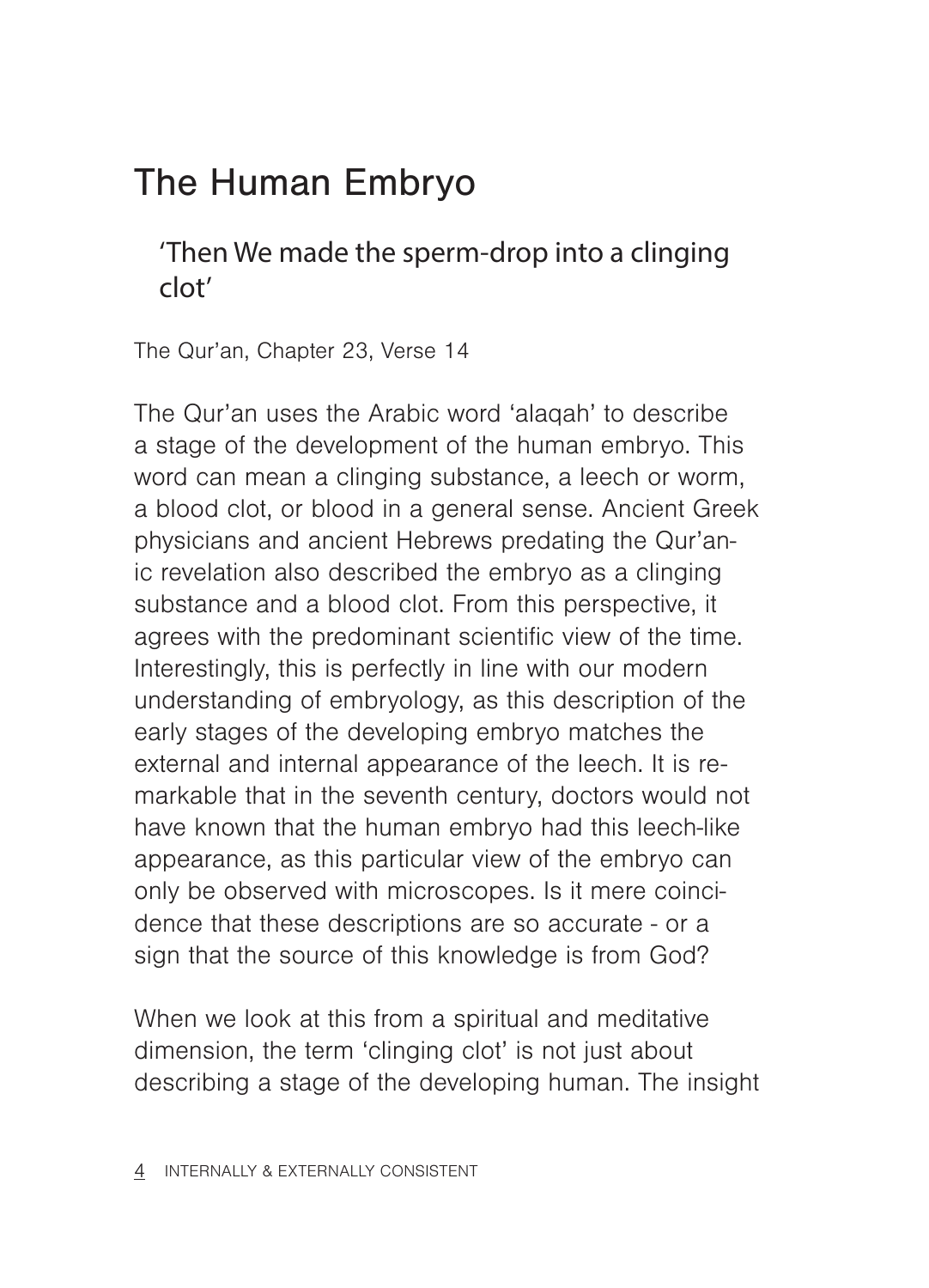that we were once a clot-like substance should evoke humility and awe. We are compelled to ask and conclude: who and what put the physical causes in place to ensure I was developed from such a substance? How can I be arrogant when I was once a clinging clot that was dependent on almost an infinite number of variables to ensure I turned into a fully functioning person?

There are many other such examples in the Qu'ran; we invite you to ponder its numerous signs for yourself. The Qur'an is a book that encourages reflection and deep thought. We've seen that many of its statements concerning the natural world communicate on various levels and have a range of meanings. The Qur'an has a timeless quality that engages with various audiences, yet still remains valid.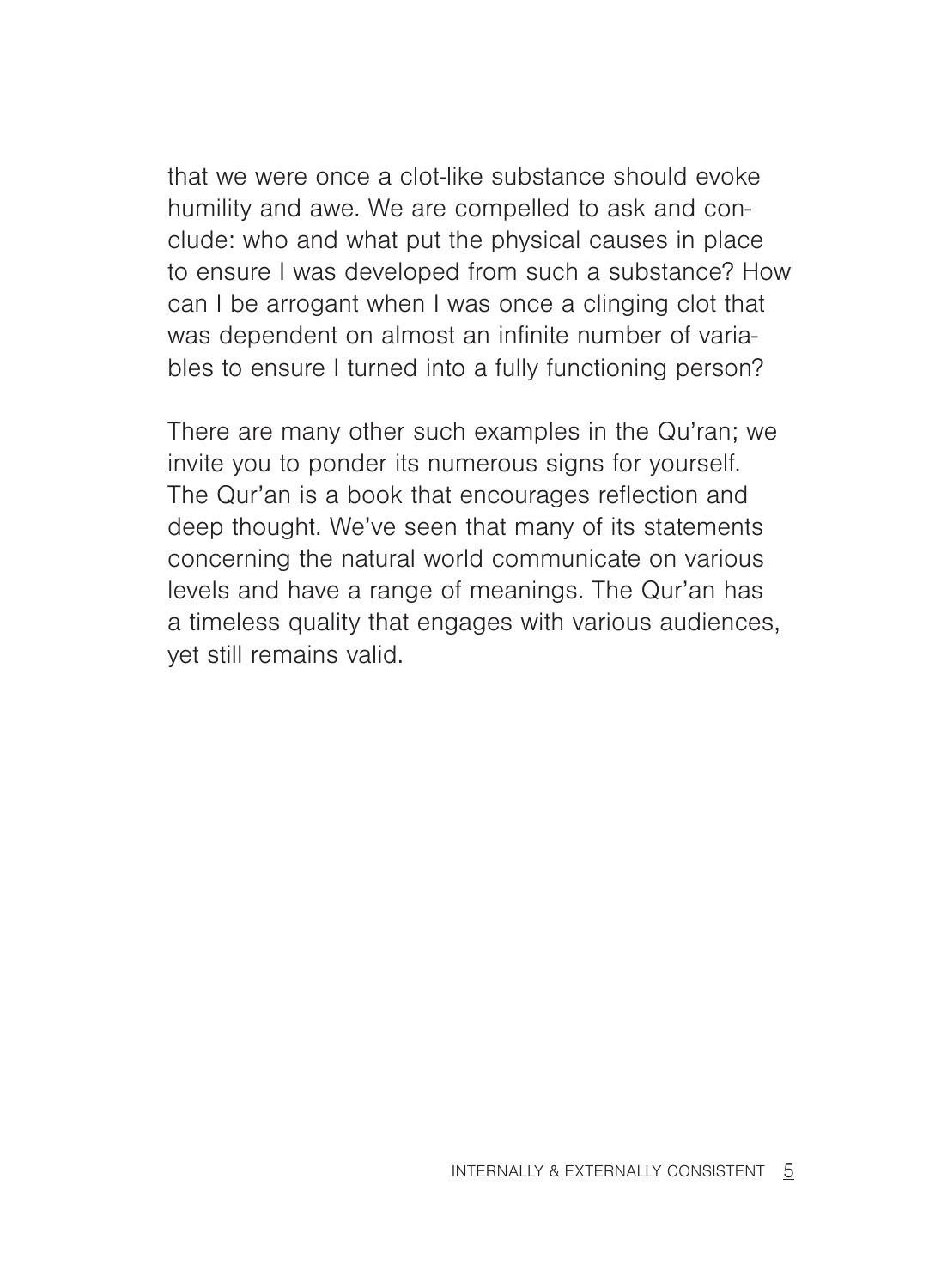# Signs To God

At this stage, that a book has a rational and logical view on God and is internally and externally consistent may not be enough for you to conclusively establish its Divine origins. This last section of the booklet will convey some further reasons why the Qur'an must be from God:

## Profound Meaning

The Qur'an is a unique text. It is an ocean of depth of meaning. Its descriptive and vivid verses draw you into a different world. Every verse upon initial reading delivers lessons, whilst an in-depth reflection on the verses opens up a treasure trove of wisdom and insights.

The authoritative voice and style compels you to acknowledge its divine origins. Hearing it recited in Arabic has a profound comforting effect on the listener, who cannot help but be moved by its beauty and rhythm. The highly respected Arabist, Arthur J. Arberry, once recalled how the Qur'an supported him through a difficult time in his life; and how listening to the Qur'an being recited was like listening to the beat of his own heart. Without a doubt, hearing the Qur'an in its original Arabic language has a profound impact. In this section, we will focus on the depth of the message of the Qur'an and its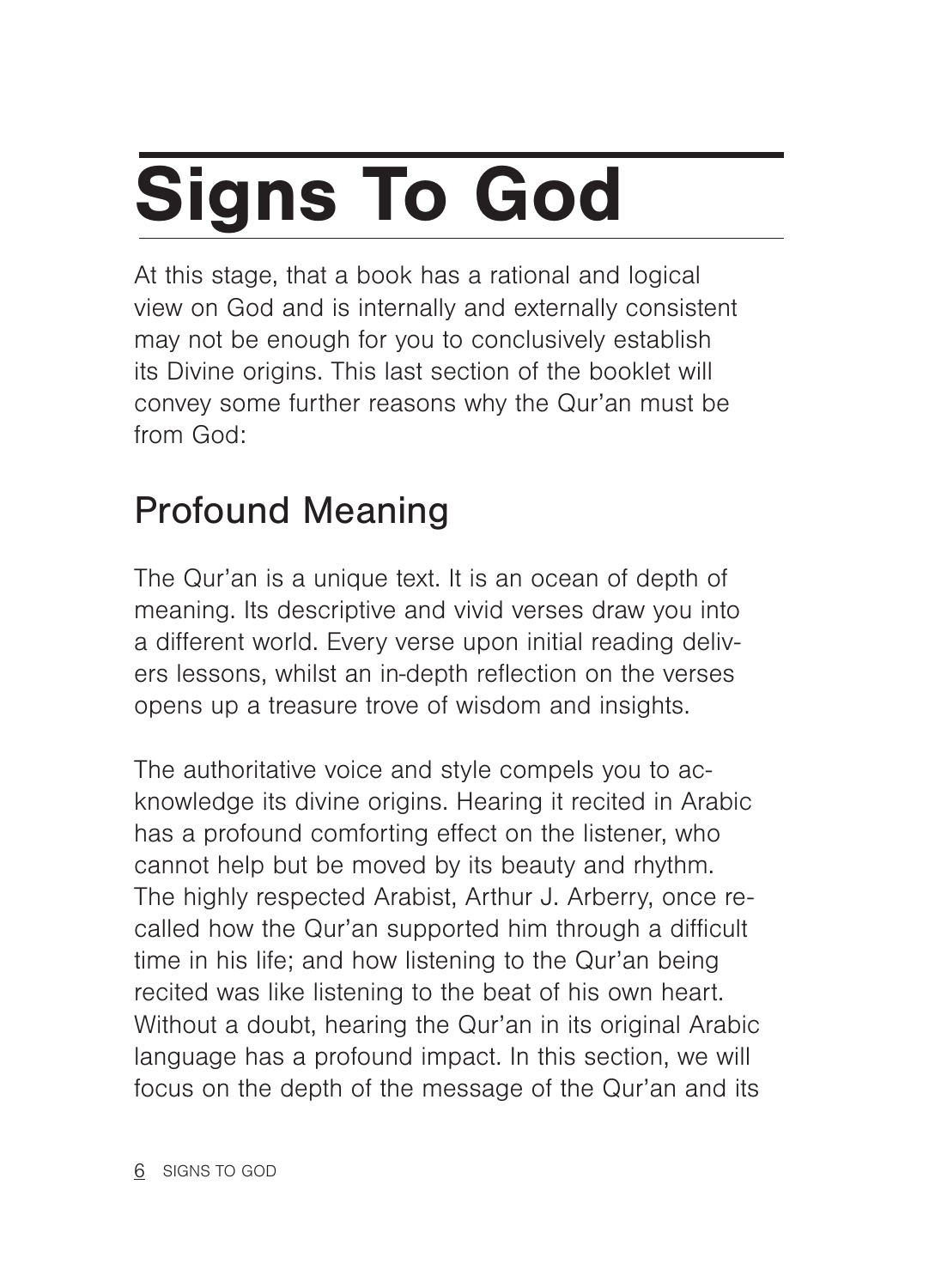meanings. We will see how pondering over the verses can have a life-changing impact on us, an outcome nothing short of a miracle.

Who are we ?

### 'Was there not a period of time when man was nothing to speak of?'

The Qur'an, Chapter 76, Verse 1

One of the biggest barriers between us and God is arrogance; the idea that the whole world revolves around us, that we are completely independent, invincible and unstoppable. We look at ourselves daily in the mirror almost convinced that the self that stares back at us is the way we have always been. This type of self-worship is pushed in the world that we live in today; however, this could not be further from the truth.

In the Qur'an, God constantly reminds us of our both humble origins and inevitable demise. Where we came from and where we are going. If we were to honestly reflect over our origins, it would leave us in a state of utter humility, emptying the heart of clutter and making room for guidance. In the verse above, God takes us right back to where we came from: 'Was there not a period of time when man was nothing to speak of?' We know the answer. Without a shadow of a doubt, there was a time where we were not a thing mentioned. We were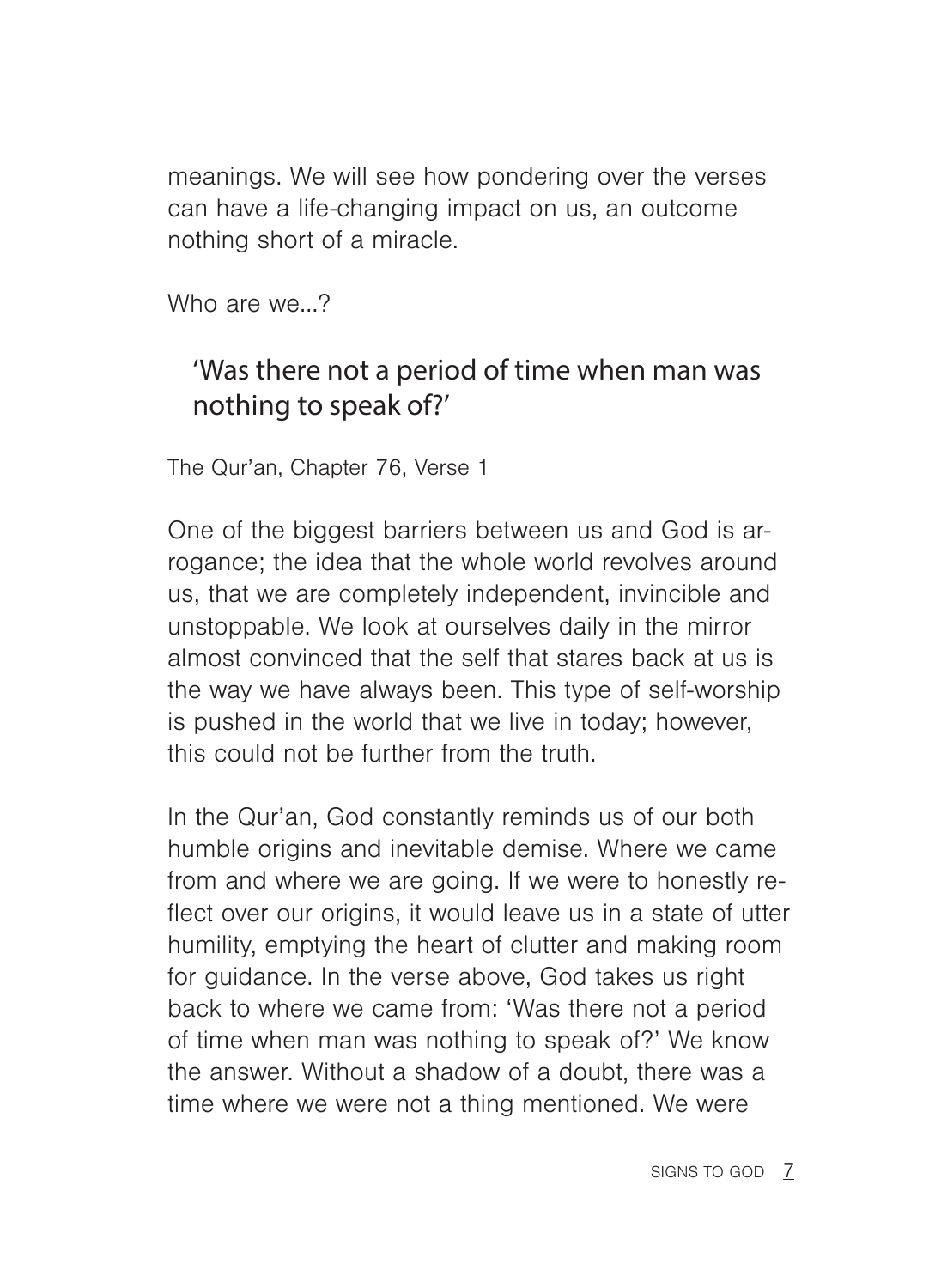insignificant and non-existent, at least from a material perspective. This should make us ask: Who brought us into being? If we ask this question, we will rationally and intuitively conclude the answer is God.

What's my purpose?...

### 'And I did not create the jinn and mankind except to worship Me'

The Qur'an, Chapter 51, Verse 56

At some point in our lives, we all ask questions related to our ultimate purpose: Who am I? Why am I? What will happen to me when I die? Sometimes, you are able to brush these questions away until they re-emerge again later! For others, these questions become so troubling and persistent that finding the answer becomes the ultimate quest in life! If we think deeply, we can conclude that the answer cannot come from us as we did not create ourselves! Only the one who created the universe and gave us life and purpose, God, can tell us. In the verse above, God tells us that He did not create us for any other reason except to worship Him, clarifying that we were indeed created for a very specific purpose: removing the unintuitive notion that we have no purpose and that we are just an accident!

It is important to delve a little deeper into the meaning of 'worship' in the Qur'an, as it is different to what many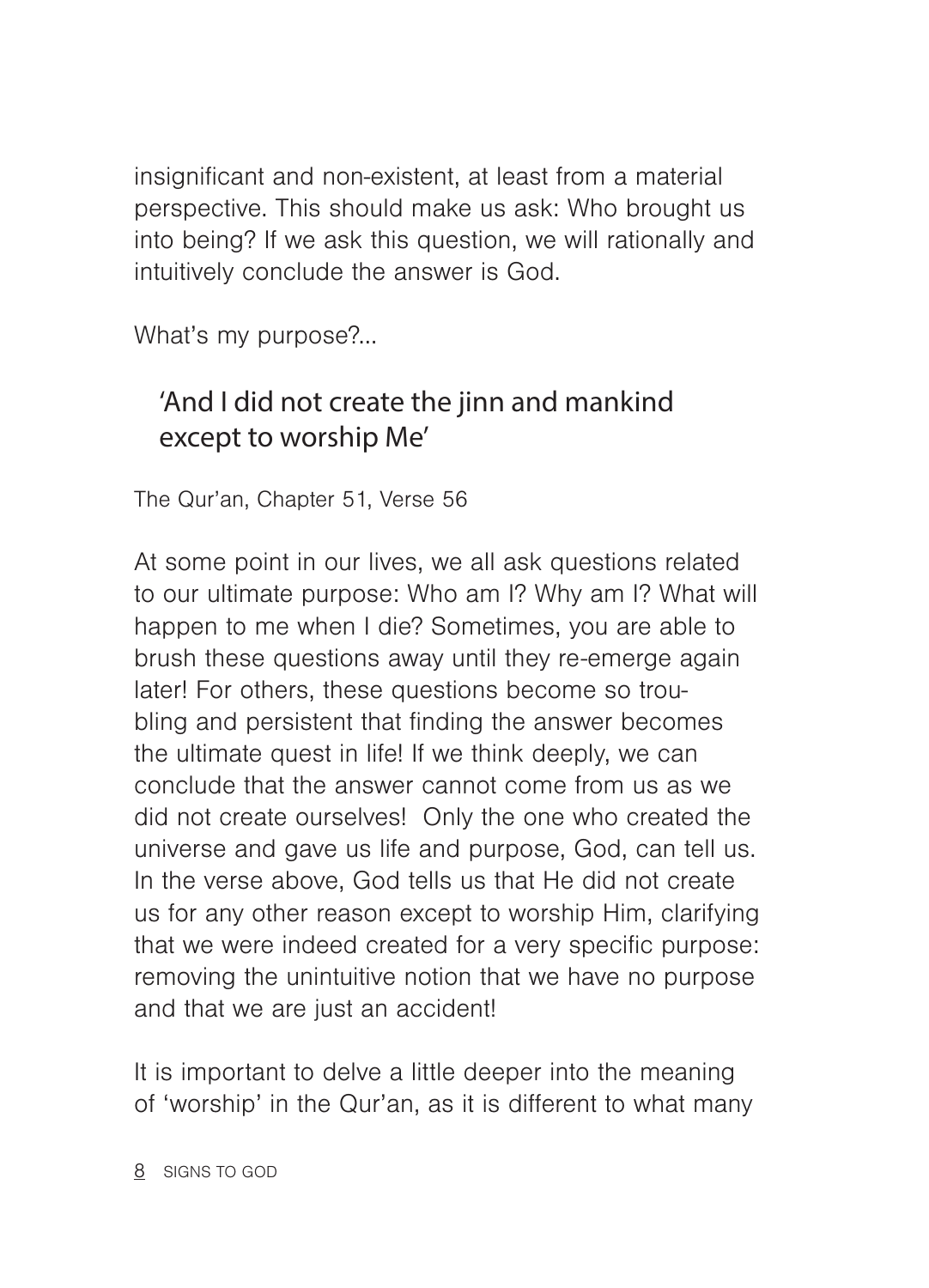understand worship to be. Normally, when we think of worship, we think of rituals. When God speaks to us in the Qur'an, telling us that He created us to worship Him, this in fact incorporates every aspect and dimension of our lives. The purpose is to try to do everything in our lives in a way that God loves and is pleased with and avoid everything that will distance us from His love. Everything we do in life becomes a form of worship. This understanding elevates the human being. No longer are we lost and confused; now we know not only who we are, but why we are. We are a creation of God, created to worship Him; the Qur'an also tells us that we have a responsibility to take care of the world and everything within it. Just this short verse not only informs us of our purpose but elevates and empowers us to make the most of this life.

What's after this life…?

### 'As for those who believe, and do good deeds, they are the people of Paradise - there they will live forever'

The Qur'an, Chapter 2, Verse 82

We all look forward to our holidays away: sandy beaches, palm trees, blue skies and clear oceans. After hard work, we want a break, to go away somewhere we can relax and unwind. Holiday companies constantly bombard us with images of holiday destinations know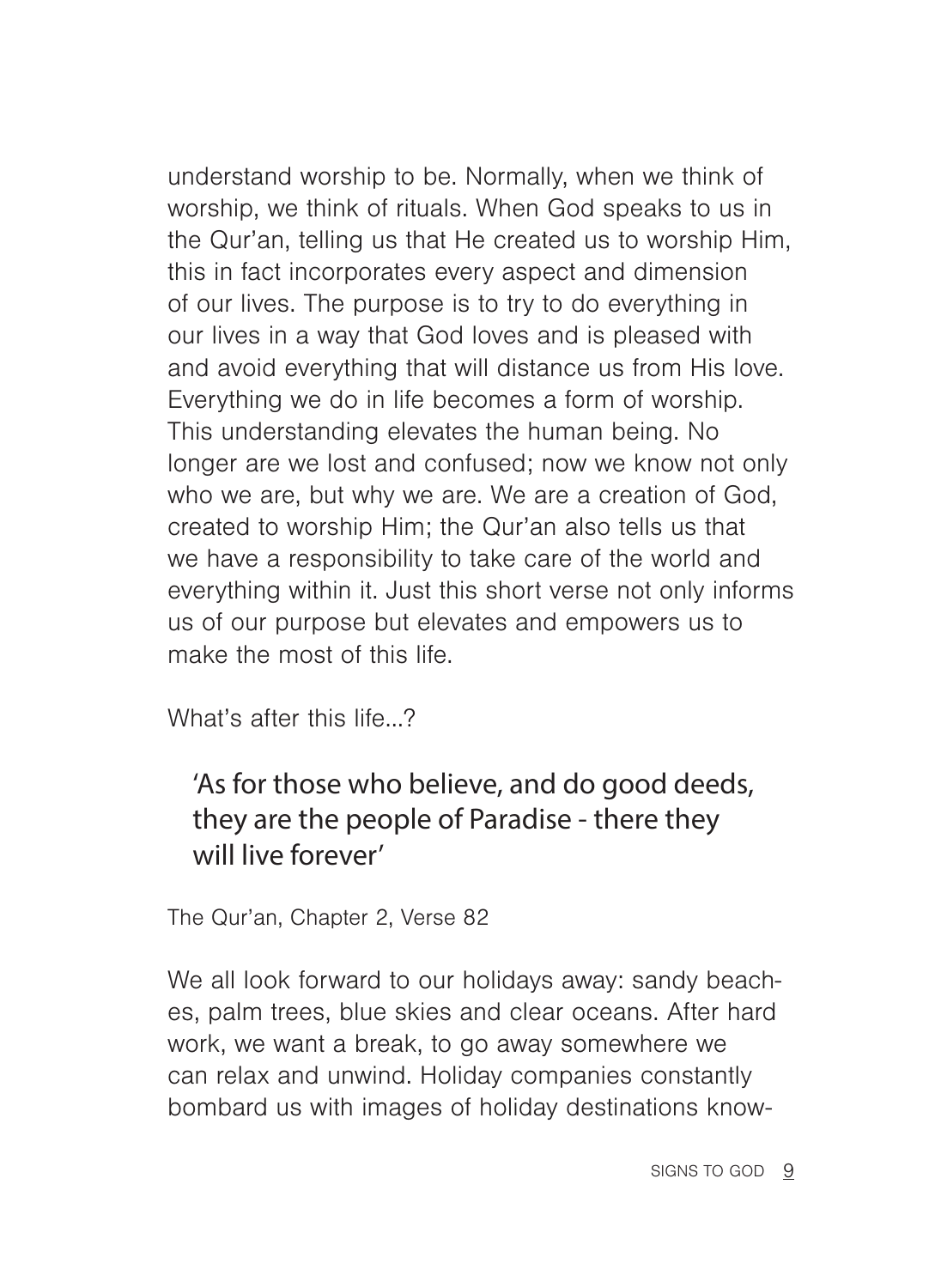ing that these images trigger something deep inside. The desire to escape to a beautiful destination is part of our nature. The problem with visiting such beautiful places is that it doesn't last; every holiday will come to an end. However, God has prepared the most beautiful destination for those of us who believe and do good: paradise! Once you enter it, you will never leave: it will never come to an end. The Arabic word for paradise used in the Qur'an is 'Jannah'. This word literally means gardens. God describes this beautiful place as gardens beneath which rivers flow; a place of unimaginable beauty where you will never get bored, you will have no problems: only peace, tranquility and bliss.

When someone has such a beautiful destination to look forward to, how can they not be excited? How can they not want to work hard in this life with a clear goal in mind? In contrast, take the worldview of those who deny the life to come! If taken to its logical conclusion, our ends are a dark hole in the ground. You have worked hard all your life struggling and sacrificing to simply end up as a meal for worms. What would you rather choose? Which of the two options do you recognise to be true? This verse alone gives a clear objective to life. The prize is in sight; all we must do is work to get there.

These revelations have impacted and continue to positively impact lives. The practical life-changing wisdom makes you quickly forget that the origins of the text are over 1400 years old. Surely a book which continues to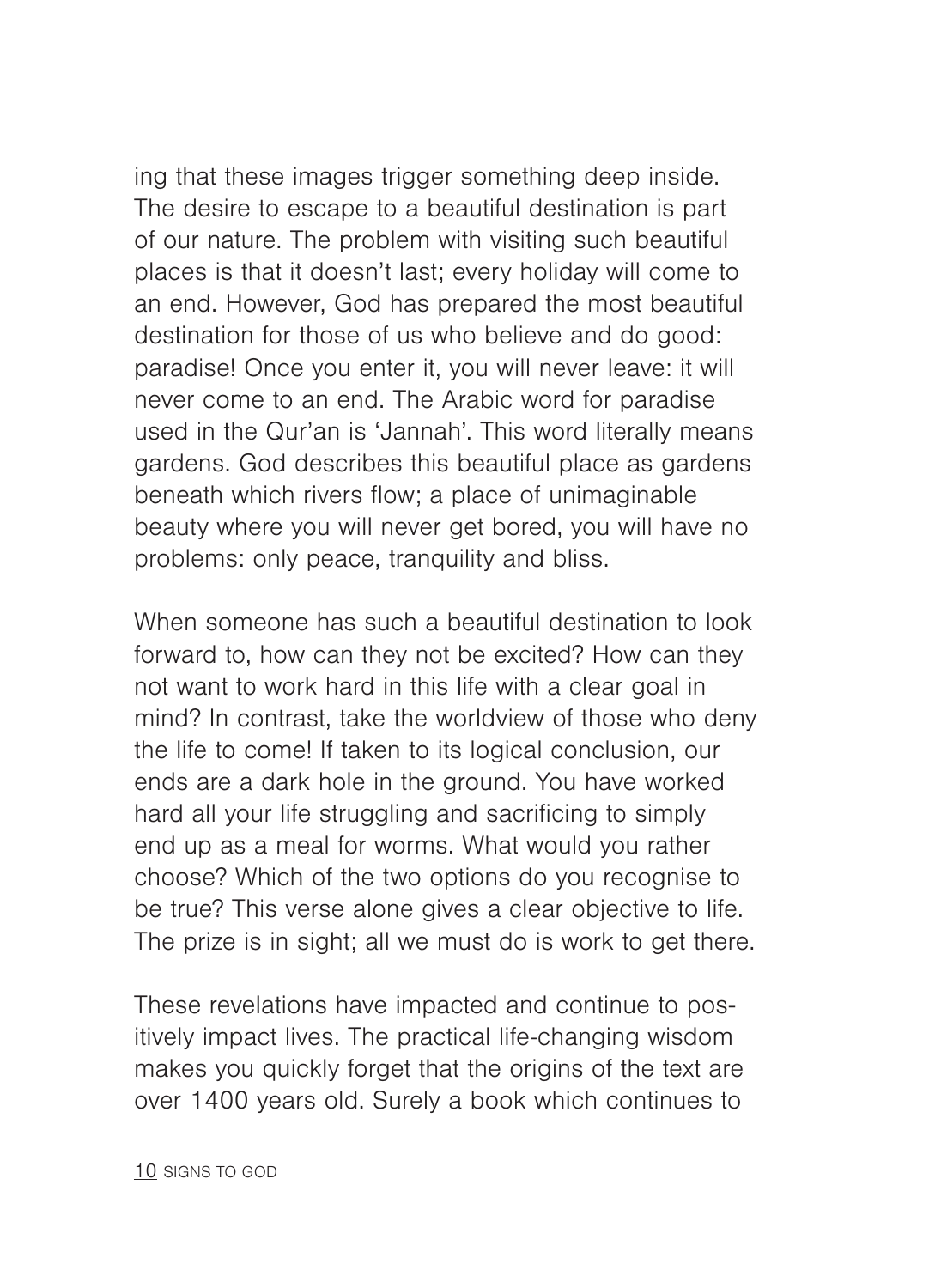blossom like a flower with the passage of time providing solutions for every era cannot be from anyone other than the Divine. We have only skimmed the surface of a handful of verses in the Qur'an. The more you read it and contemplate, the more it reveals itself to you. As God says:

'[This is] a blessed Book which We have revealed to you, [O Muhammad], that they might reflect upon its verses and that those of understanding would be reminded'

The Qur'an, Chapter 38, Verse 29

## Linguistic Miracle

The Qur'an was revealed in Arabia to the Prophet Muhammad in the seventh century. This period was known as an era of literary and linguistic perfection. The seventh century Arabs were socialised into being: a people who were the best at expressing themselves in their native tongue. They would celebrate when a poet rose amongst them. Cultivation of poetic skills and linguistic mastery was everything for them. It was their oxygen and lifeblood; they could not live or function without the perfection of their linguistic abilities. However, when the Qur'an was recited to them, they lost their breath; they were dumbfounded and stunned by the silence of their greatest experts. They could not produce anything like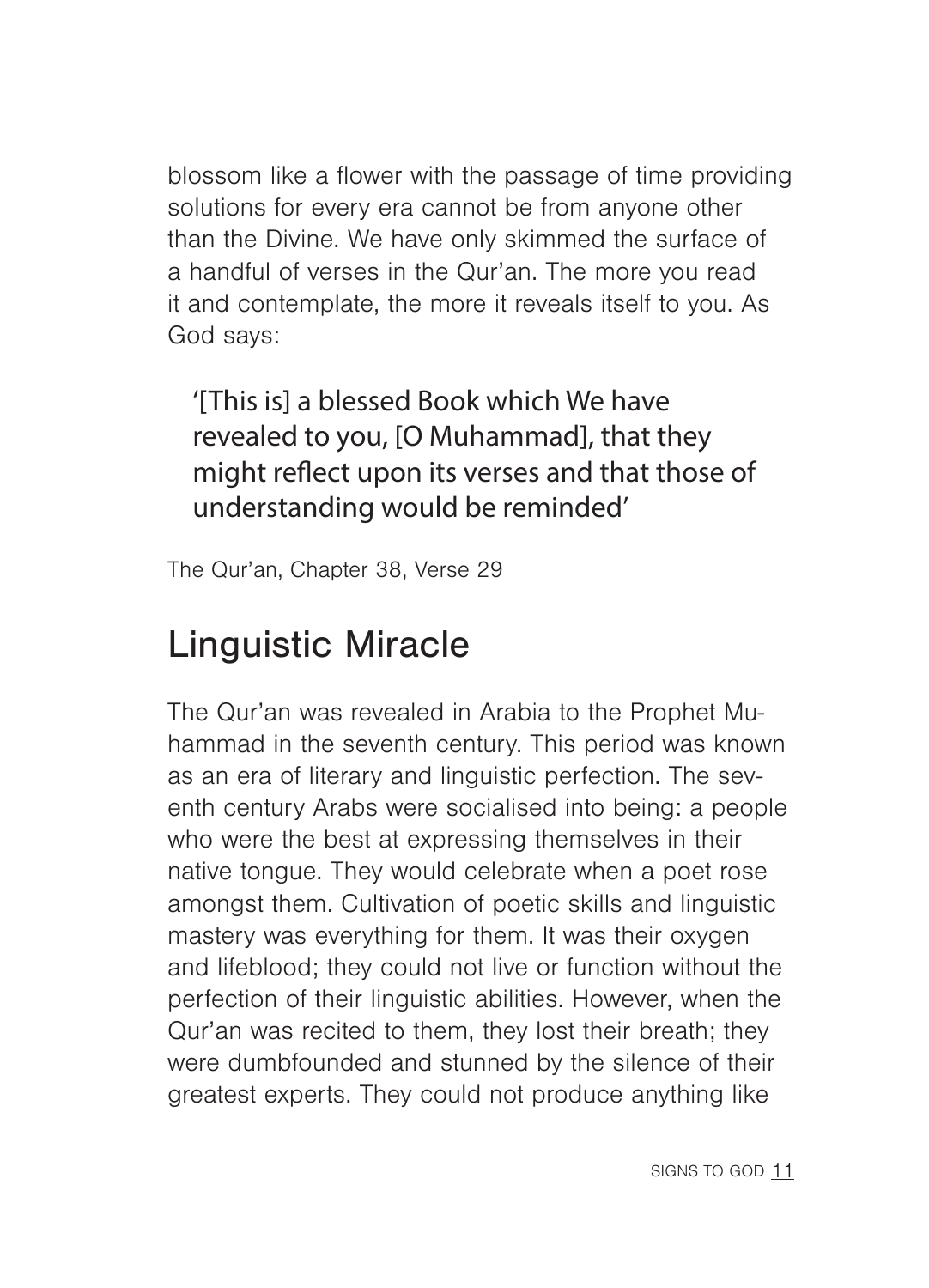Qur'anic discourse.

### 'And if you are in doubt about this book we have sent to our servant then produce one chapter like it'

The Qur'an, Chapter 2, Verse 23

The verse above issues a challenge to produce a chapter like it, and daringly calls for the linguistic experts of any era to imitate the Qur'an's linguistic and literary features. The tools needed to meet this challenge are finite grammatical rules, literary and linguistic devices, and the twenty-eight letters that comprise the Arabic language; these are independent and objective measures available to all. That it has not been matched since it was first revealed does not surprise most scholars familiar with the Arabic language and the Qur'an.

A powerful argument that supports the assertion that seventh century Arabs failed to imitate the Qur'an relates to the socio-political circumstances of the time. Central to the Qur'anic message was the condemnation of the immoral, unjust and evil practices of the seventh century Meccan tribes. These included the objectification of women, unjust trade, polytheism, slavery, hoarding of wealth, infanticide and the shunning of orphans. The Meccan leadership was being challenged by the Qur'anic message, which had the potential to undermine their leadership and economic success. For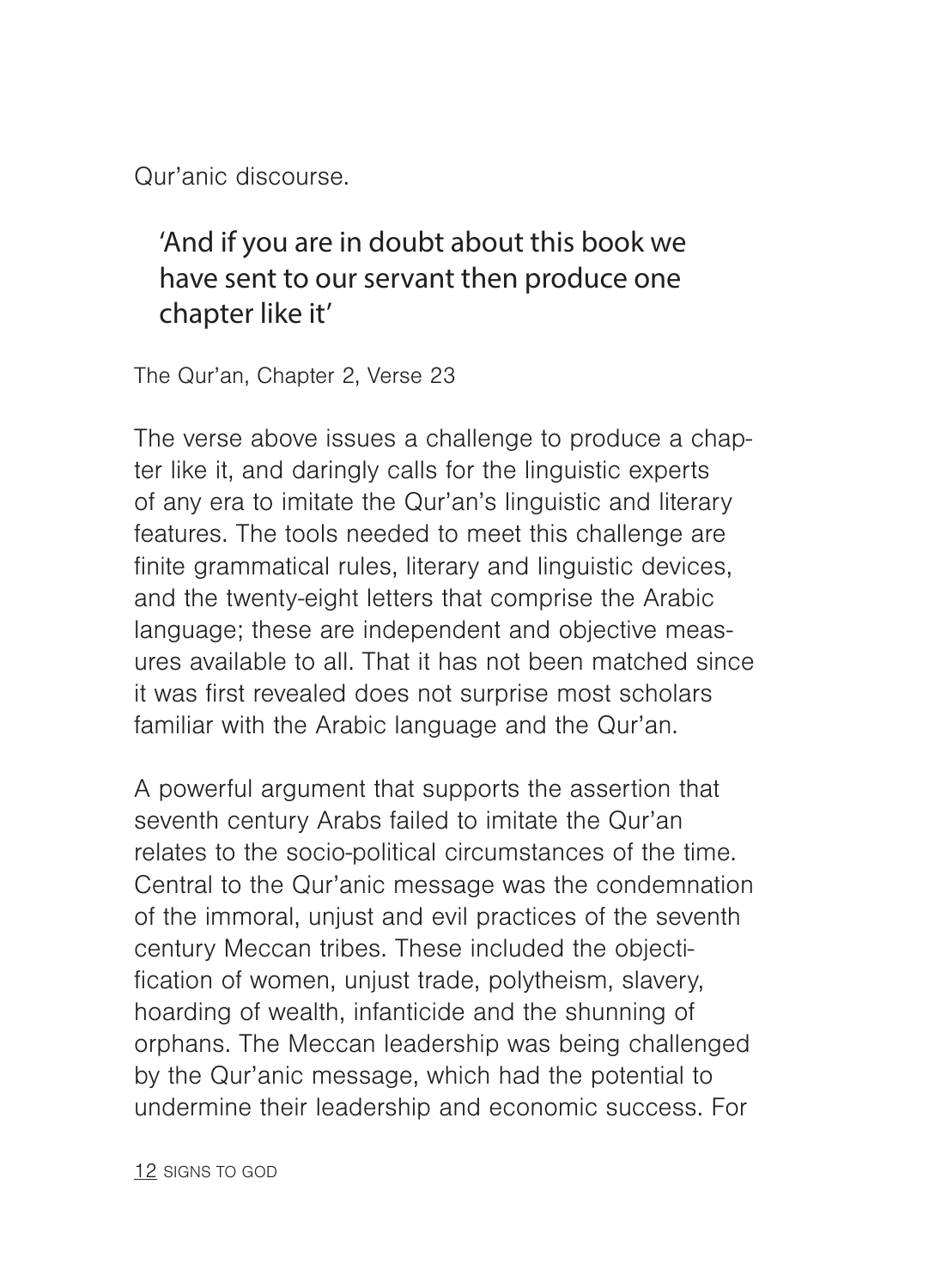Islam to stop spreading, all that was needed was for the Prophet's adversaries to meet the linguistic and literary challenge of the Qur'an. Yet that Islam succeeded in its early, fragile days in Mecca testifies to the fact that its primary audience was not able to meet the Qur'anic challenge. No movement can succeed if a claim fundamental to its core is explicitly proven false. That the Meccan leadership had to resort to extreme campaigns like warfare and torture to attempt to extinguish Islam demonstrates that the easy method of refuting Islam meeting the Qur'anic challenge—failed.Navid Kermani, an expert in Islamic studies, makes this point clear: 'Obviously, the Prophet succeeded in this conflict with the poets, otherwise Islam would not have spread like wildfire'. The failure of the seventh century Arabs shows that even the best people could not meet the challenge; the possibility of anyone doing so today is even more remote. When one understands this completely, it becomes one of the most powerful arguments supporting the Divine origin of the Qur'an.

### Reflect and ask

If a book really is from God, pondering on its verses and thinking deeply about the meanings behind them would make it clear if it is man-made or Divine. The Qur'an is like a mirror; the state of your heart is reflected back to you when you read its verses.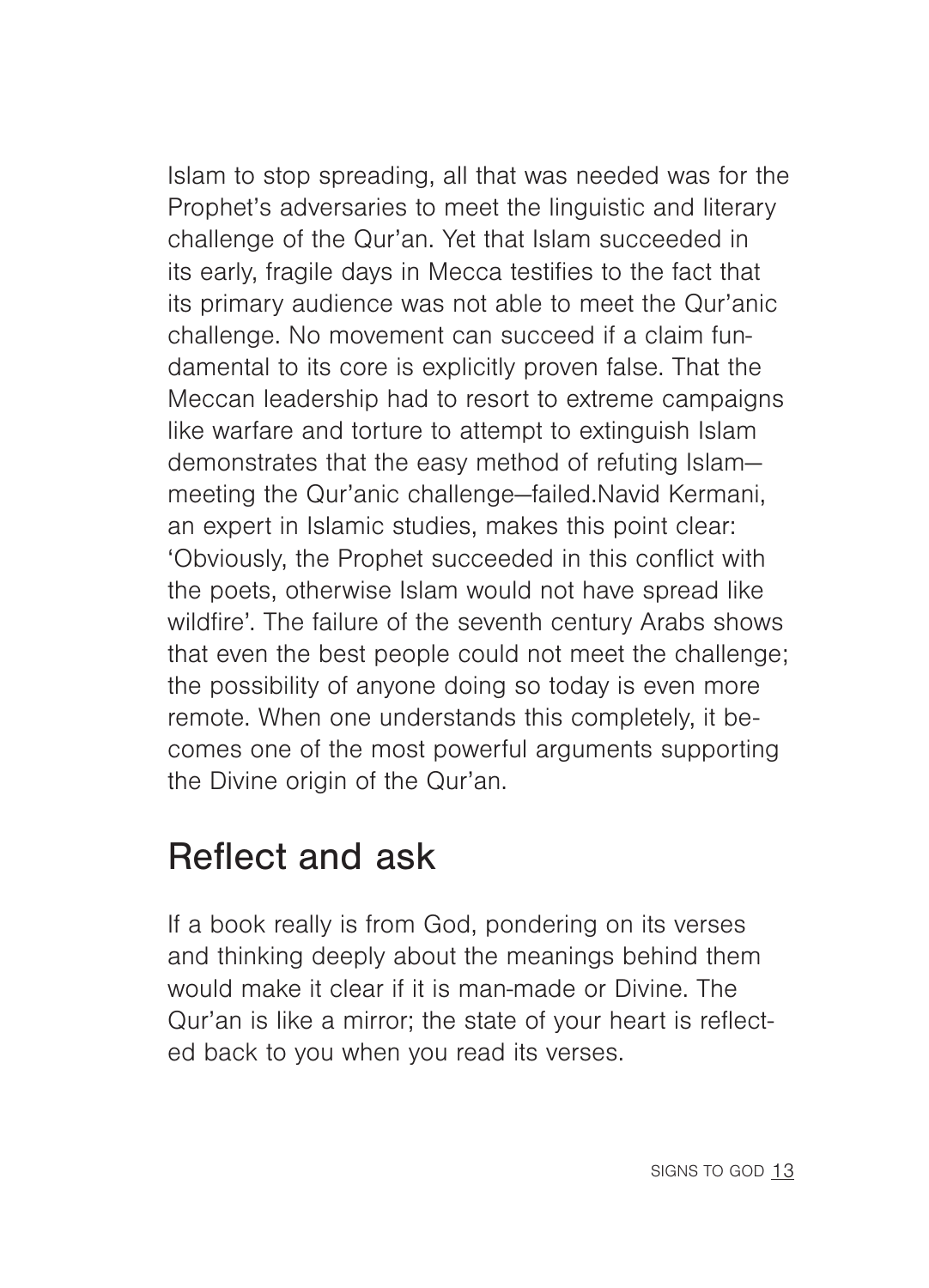### 'Will they not contemplate the Quran? Do they have locks on their hearts?'

The Qur'an, Chapter 47, Verse 24

The Qur'an is the most influential book in the world. The way it impacts the daily lives of billions is unprecedented. Only a book from God can create an influence that is long-lasting and meaningful on the human psyche. God is the creator of human beings and knows what triggers and moves them. In the grand scheme of things, whatever is said or written about the Qur'an will always fall short in describing and exploring its words and their meanings:

'Say, "If the sea were ink for [writing] the words of my Lord, the sea would be exhausted before the words of my Lord were exhausted, even if We brought the like of it as a supplement' "

The Qur'an, Chapter 18, Verse 109

Ultimately, to discover if a book really is from God, you need to ask the creator Himself. Prayer can be done by anyone at any time. If you really want to know if the Qur'an is from God, just ask Him. God will never reject the call of someone that wants to have a relationship with Him:

14 SIGNS TO GOD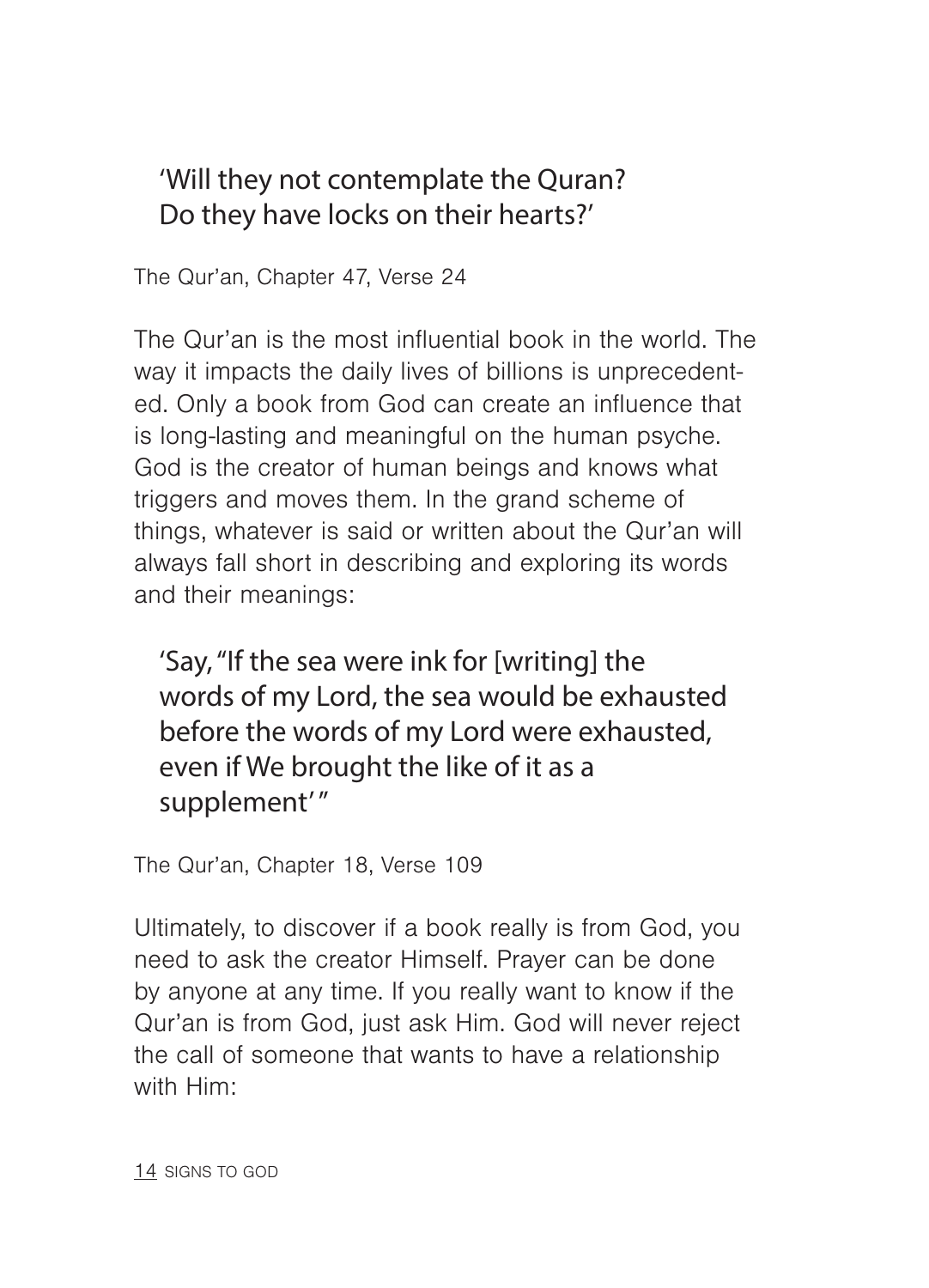'When My servants ask you about Me, I am near. I respond to those who call Me, so let them respond to Me, and believe in Me, so that they may be guided'

The Qur'an, Chapter 2, Verse 186

The Qur'an is indeed God's testimony to us. Get a copy of the Qur'an in your language, think, reflect and ask for guidance. God is loving, forgiving and merciful; He gives guidance to whoever seeks it sincerely.